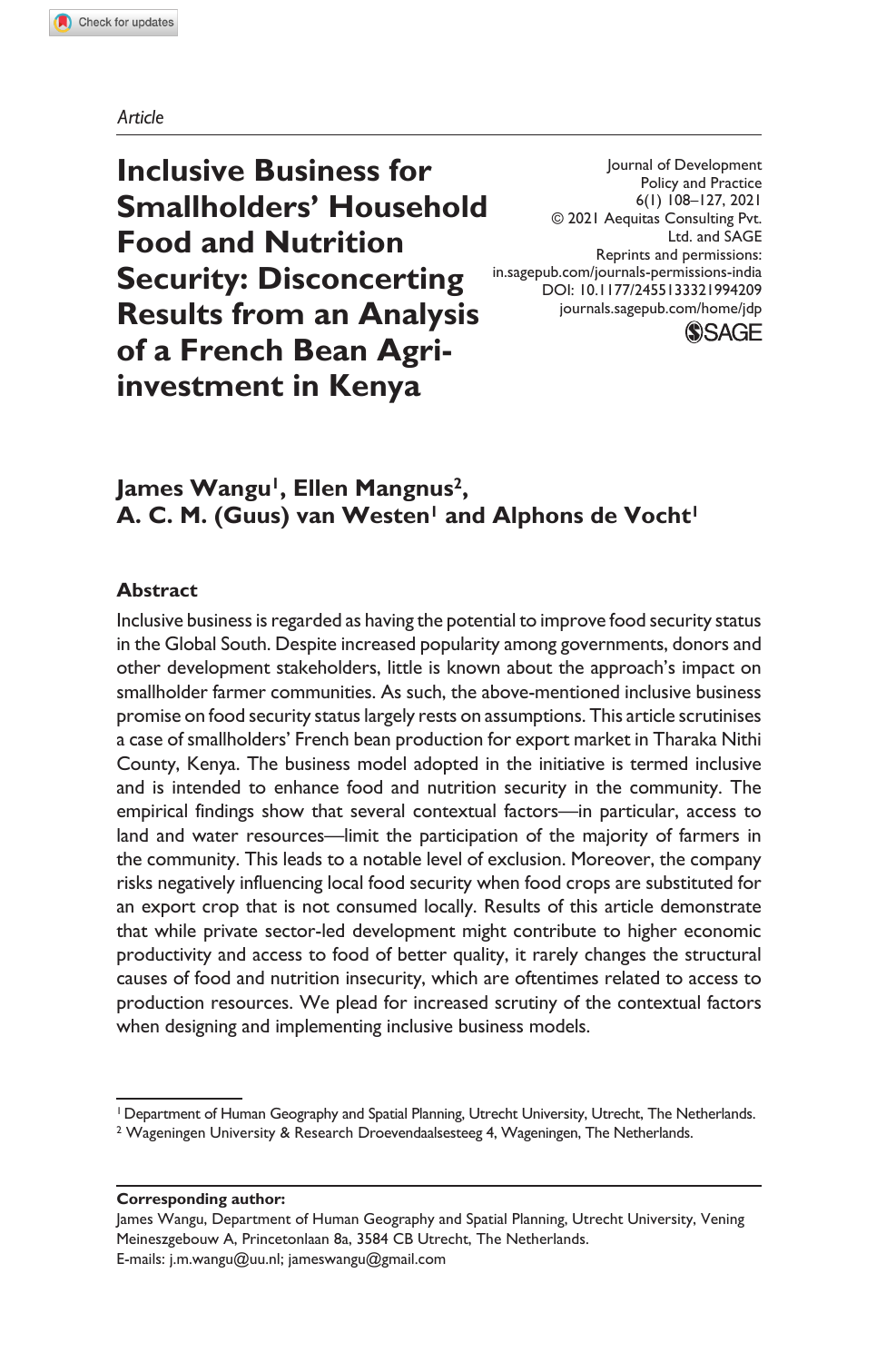#### **Keywords**

Private sector, inclusive business, agribusiness, food and nutrition security, export, Kenya

## **Introduction**

In 2005 the World Business Council for Sustainable Development (WBCSD) launched the concept of 'Inclusive Business' (GIZ, 2013). In the Global South, inclusive business in the agricultural sector entails integrating poor and lowincome communities into global and regional value chains as producers, processors, workers and/or other forms of business partners. It is considered integral to enhance local livelihoods and food security (Bonnell & Veglio, 2011; Chevrollier et al., 2012; FAO, 2015; Sjauw-Koen-Fa, 2012). Since its launch, it has been promoted as a way of doing business while contributing to development objectives; presented as a unique opportunity to combine business development and growth, on the one hand, with combating poverty and hunger, on the other. Furthermore, by putting private businesses in the drivers' seat, Global South's development should not have to solely rely on exhausted public funding sources. The profit orientation of a business is expected to ensure sustainability as opposed to most donor-supported programmes that invariably depend on temporary public funding. Profit-driven businesses are thought to be able to scale up at speed and to a level unattainable by most other development interventions (Wach, 2012).

Against this backdrop, governments and international donors have gratefully accepted the concept in their pro-poor narratives (Zoomers et al., 2017). International organisations, like the Food and Agricultural Organisation (FAO) of the United Nations, WBCSD, the Word Bank and the African Development Bank have all put inclusive business models in the centre of their market-oriented interventions (da Silva & de Souza Filho, 2007; Gupta et al., 2015; Gupta & Vegelin, 2016; IFC, 2012; Shortall, 2008). Indeed, to facilitate the concept, a multilateral alliance has been established, Business Call to Action (BCtA, 2017), bringing donors together to promote inclusive business models to companies.

The potential of inclusive business to contribute to food security, as highlighted by FAO (2015), rests on a business model's ability to address low-income smallholders' bottlenecks to reach the market. This notion leads to our definition of 'inclusiveness' for this article. Integration in agricultural value chains is expected to improve farmers' access to capital, offer risk mitigation tools such as insurance, promote knowledge and technology, and market information. All these are the assumed means to enhance farmers' income through which food security would be improved (FAO, 2015; Golja & Požega, 2012; Ion et al., 2014; Jenkins et al., 2011; Lundy et al., 2014; WBCSD, 2013).

Despite increased popularity among governments<sup>1</sup>, donors and other international development stakeholders, little is known about the impact of inclusive business on local communities (Bruni & Santucci, 2016; Chamberlain & Anseeuw, 2017; FAO, 2015; Sjauw-Koen-Fa, 2012; Smith, 2013). Furthermore, while it is presented as a model that contributes to improved local food security,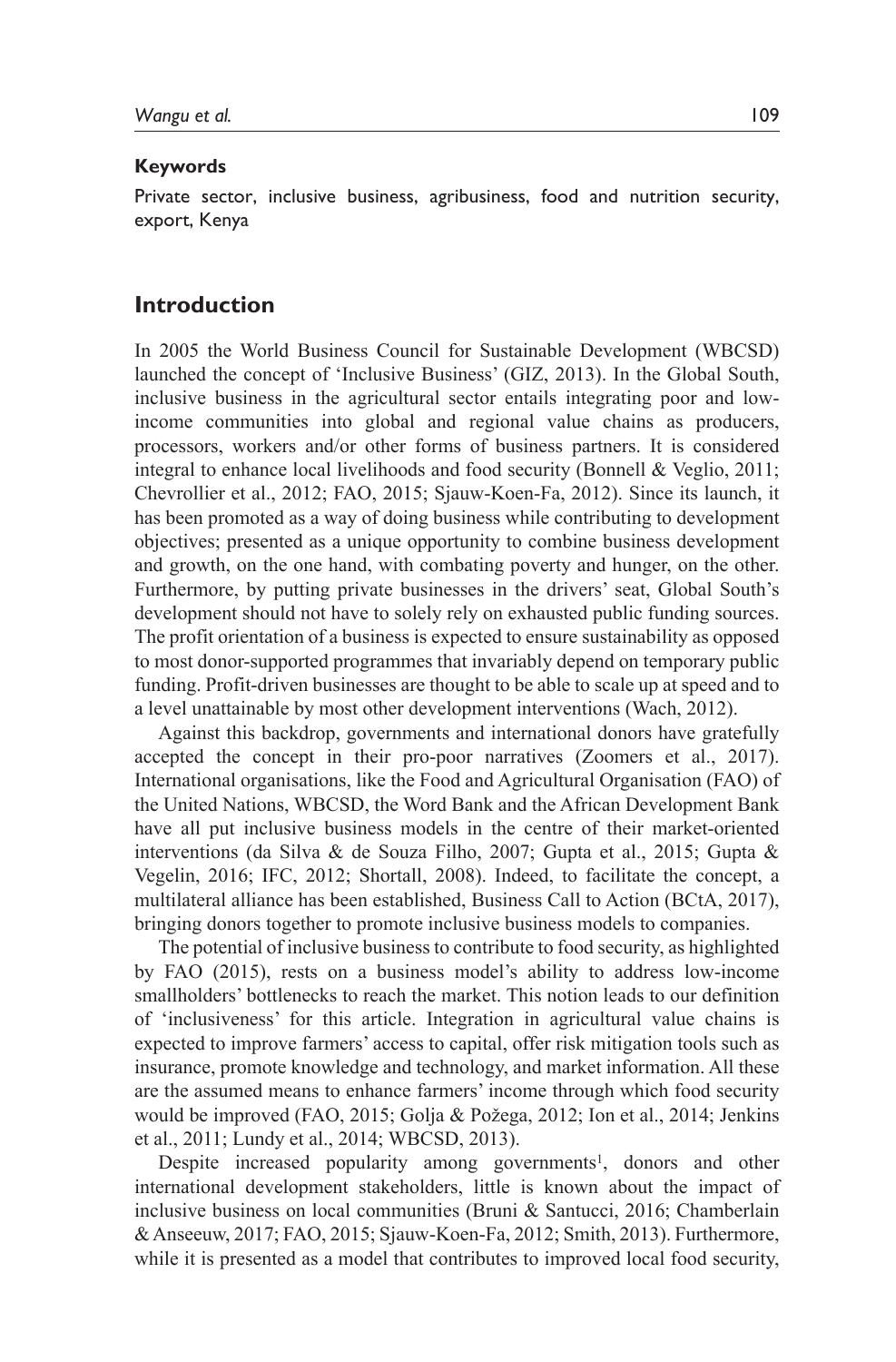little is known on whether and how it contributes. As such, to better understand the relationship between inclusive business, and food security and nutrition, this study scrutinises a case of a proclaimed inclusive business initiative. The initiative involves smallholders' French bean production for export market which is intended to enhance household food security in Tharaka Nithi County, Kenya. Guiding the study are the following research questions. First, who are the farmers that participate as producers in the business model? Second, what is the impact of an inclusive business model producing for distant markets on household food and nutrition security for the farmers in the production area?

The next section discusses the evolution of private sector development in policy and cooperation in the Global South, with the aim of providing the background of inclusive business now embraced as a crucial strategy to address food security. The third section introduces the case study and its context. In the fourth section we detail the research methodology employed. The fifth and sixth sections present the findings on both research questions. We conclude the article with a discussion of the findings and policy considerations.

## **From Private Sector Engagement to Inclusive Business**

Private sector involvement in development interventions is not a new phenomenon. In recurring periods since the emergence of development assistance in the 1960s, the private sector has been positioned as an essential agent in promoting development. Most noticeable was the period between 1985 and 1994, the era of structural adjustment programmes, in which global development actors—the World Bank and International Monetary Fund—compelled African states to rigorously 'roll back' their involvement in public services such as extension, research in the agricultural sector, and other activities; presuming a private sector takeover. Aid was provided under strict conditions. In the era of 'good governance' in the late 1990s, the state was re-appreciated, this time for its role in overseeing globalisation and in facilitating economic growth via promotion and protection of foreign investment and new regimes of property rights. Structural adjustment gave way to poverty reduction strategy programmes that involved the state in tandem with the market (Craig & Porter, 2006).

Following the global financial crisis of 2007–2008, however, the private sector again obtained a central position in development. Development assistance shifted from supporting civil society to collaborate with—oftentimes financing companies, philanthropists and investors. 'Trade not aid' became the new adage of many donors (European Commission, 2016; Mawdsley, 2017; Ploumen, 2013; Richey & Ponte, 2014). Trade was presented as a considerably equal way of achieving change instead of development aid in which the beneficiaries were usually perceived to be dependent on the provider. Against this backdrop, in 2011, the Busan Partnership Agreement for effective development cooperation referred to the private sector as critical for achieving sustainable development (OECD, 2011). Currently, in the so-called era of 'retro-liberalism' (Murray & Overton, 2016, p. 248), governments are actively intervening to promote business interests as crucial instruments for development; a clear departure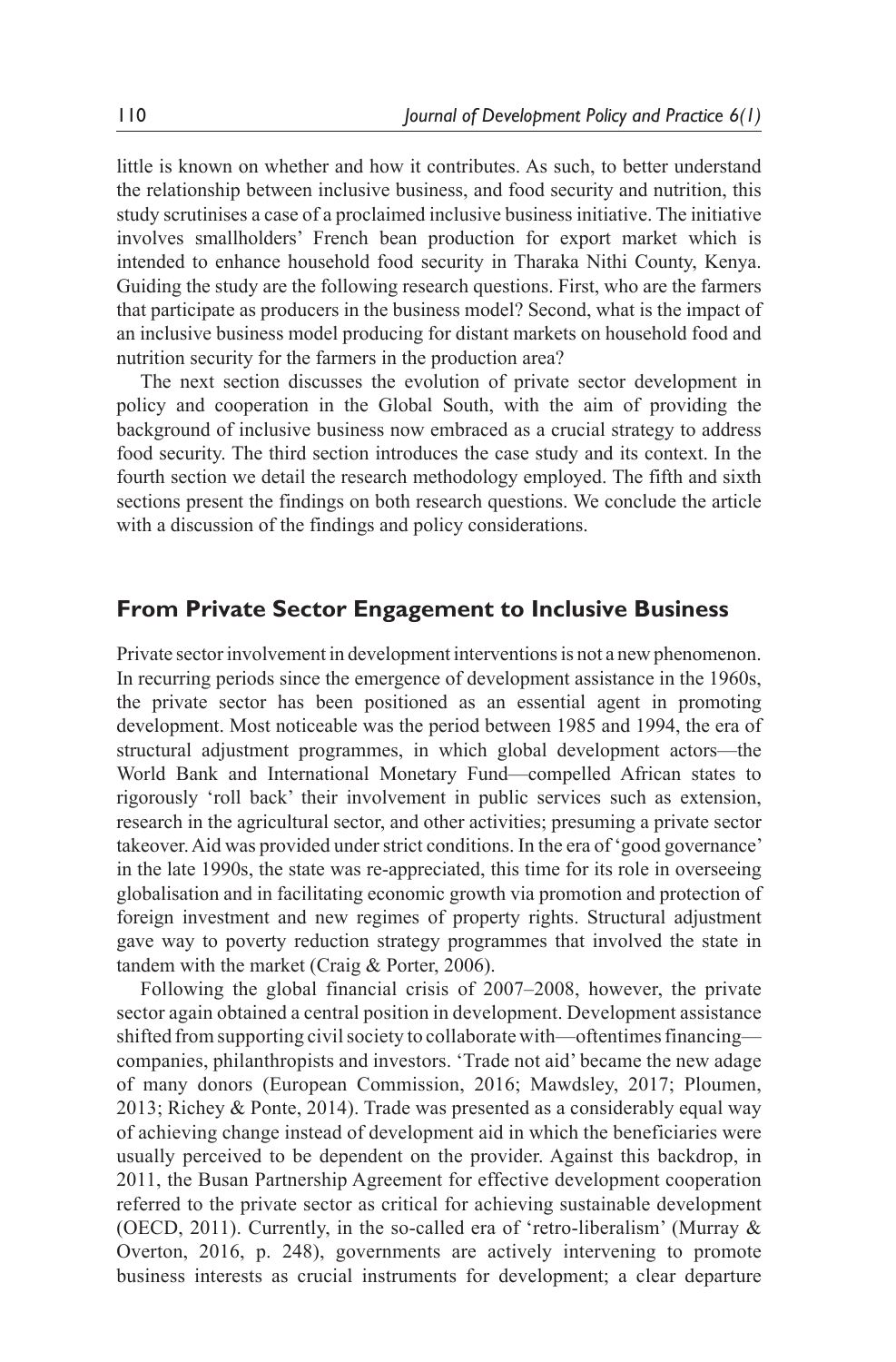from the preceding neo-liberal stance of rolling back the state to allow the market to do its work. The donor programmes supporting the establishment of cross-border agri-value chains linking smallholders to regional and global markets are seen as the contemporary example.

However, merely engaging the private sector as the lead agent of development does not automatically lead to positive outcomes for local communities. If business growth is to improve the livelihood of the many through production support, employment, market uptake and market outlets for smallholders, then it should look beyond the bottom line and incorporate social objectives of inclusion and sustainability in its business models (Deininger, 2011; European Union, 2013; West & Haug, 2017). Responsible investments that consider the impact on the local population and environment at the very least pursue a 'do no harm' principle in their operations (Cotula et al., 2009; Teklemariam et al., 2017). Also, public support to the private sector is often made conditional on 'doing good', that is, including positive societal impact in the objectives of the business model. Thus, the concept of inclusive business is embraced when a win-win situation for both the company and the local population is guaranteed, which may hamper the scope of their contribution to development.

# **Agribusiness and Food Security Context in Keanya**

Kenya provides a compelling research area to assess the role of inclusive agribusiness in fostering food security. The country, especially communities in the rural areas, relies strongly on agriculture for livelihoods and food security. The agricultural sector employs about 70% of the rural inhabitants and accounts for 26% of Kenya's gross domestic product (GDP) and 65% of the total export revenue (FAO, 2018b). The primary producers (75%) are smallholders that practice rain-fed agriculture on plots averaging 0.2–0.3hectare (ha) per household (Mbata, 2013; Mohajan, 2014). The traditional agricultural practices mostly employed by these farmers are understood as the main hindrance to economic growth (von Kimakowitz, 2012). The pathway towards improved food and nutrition, according to the government, is through agricultural modernisation.

In 2008, the country launched its long-term development strategy—Vision 2030, which aims for transformation in the agricultural sector, particularly by attracting foreign investments, as the vehicle to attain an annual GDP growth of 10% (GoK, 2007). Towards this endeavour, the Kenyan government has recently adopted several policies, including the National Agricultural Extension Policy (GoK, 2012b), National Horticulture Policy (GoK, 2012c), Agricultural Sector Development Strategy 2010–2020 (GoK, 2010), and National Agribusiness Strategy (GoK, 2012a). Together, these policies are set to improve agricultural extension services, sectoral knowledge transfers, productivity, commercialisation and competitiveness of smallholder farmers. Building on the same logic, in 2011 the government developed the National Food and Nutrition Security Policy that was adopted a year later (GoK, 2011), to ensure an increase in the production of quality and diverse food accessible to all Kenyans. The increased production and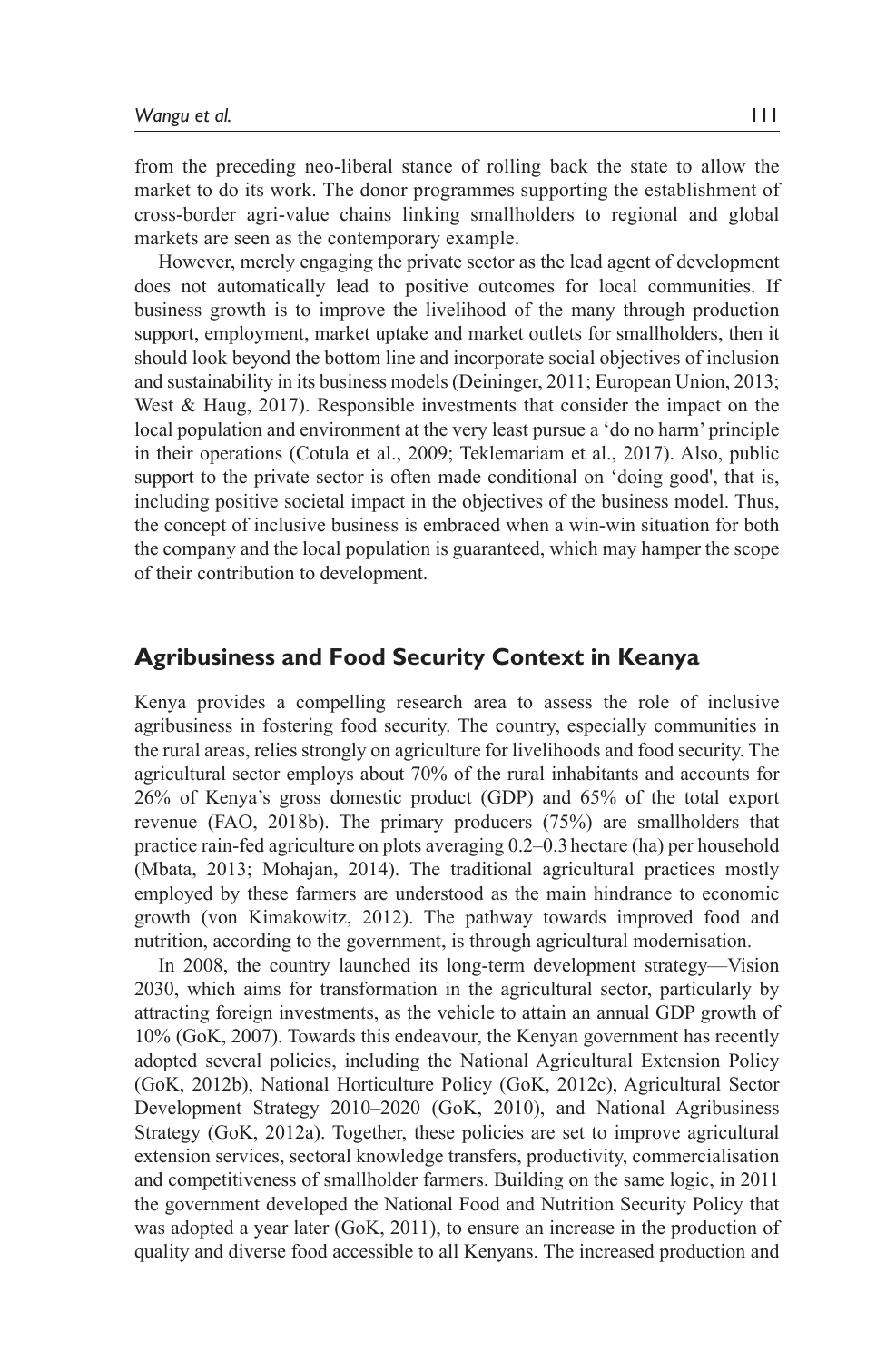accessibility are to be bolstered by improved storage to minimise post-harvest losses and to facilitate the establishment of well-functioning markets.

Notwithstanding the development efforts in the sector, Kenya still grapples with the problem of food insecurity. In 2011, approximately 10 million Kenyans were chronically food insecure (GoK, 2011). Despite notable improvement, food insecurity remains a significant concern through 2016, considering that an estimated four million people consumed meals lacking in dietary diversity, but made primarily of staples with some green vegetables and oil flavours (WFP, 2016). In 2018, it was reported that approximately 2.4 million people relied on relief food aid (FAO, 2018a). The persistent food crisis in the country has even prompted the government to make food and nutrition security among the crucial target in its 'Big-Four Agenda', in which it proposes an increased role of the private actors in the agricultural sector (KEPSA, 2017). In light of these circumstances, several smallholders' targeted inclusive business initiatives by the Kenyan government and development agencies have been implemented in the recent past, and others are underway across the country.

## **Materials and Methods**

## *Case Study*

This article scrutinises a business case that claims to be inclusive. It concerns a Kenyan company, referred to as *Bean* in this article, that engages smallholders in the production and supply of French bean, a high-value horticultural crop for export. The company sources French bean from nine counties across Kenya and the produce is destined for Germany and France. French bean is an essential horticultural crop in the country, where it contributes to the livelihoods of approximately 52,000 smallholders (DGICD, 2018). It is also known to account for 19% of the total horticulture value and 25% of the total volume of vegetables exported from Kenya (RSA, 2018)*.*

*Bean* is supported by the Facility for Sustainable Entrepreneurship and Food Security (FDOV) of the Dutch Ministry of Foreign Affairs, a financing instrument set to stimulate public–private partnerships (PPPs) with an aim to contribute to food security in developing countries (NEA, 2018). The guiding principle for supporting the French bean scheme run by *Bean* is based on the idea that, given the extremely small farm sizes in the densely populated eastern Kenya, smallholders should be assisted in growing valuable cash crops. It is supposed that high-value cash crops should lead to enhanced income, which in turn should enable the farmers to meet their basic needs such as food and others. In this initiative, *Bean* collaborates with an international NGO, a Dutch private agricultural service provider, and a Kenyan government export crop regulation agency. Rolled out in 2016 by the consortium, the initiative is expected to run for five years and involves a total budget of about  $\epsilon$  5 million, half of which is FDOV's contribution. *Bean* contributes by setting up a French bean processing factory at the export processing zone (EPZ) in Kitengela, south of Nairobi. The other partners contribute through expertise provision.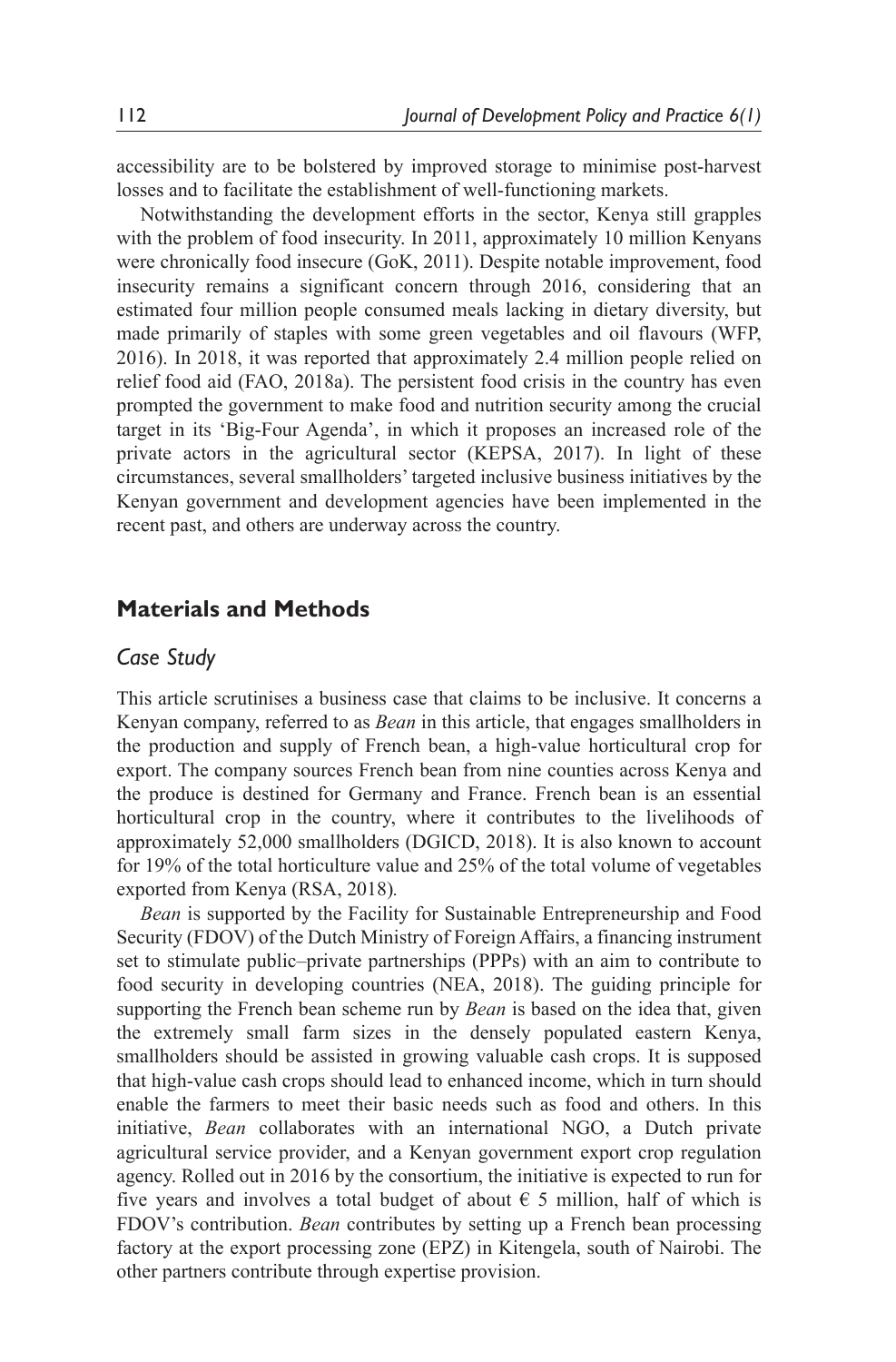Through the PPP, *Bean*'s main goal is to provide 48,500 smallholder farmers with production support and a guaranteed market. The company mission is to improve availability and affordability of quality and nutritious food for local and regional consumers, enhancing households' food security in the context of a private enterprise. The initiative's theory of change revolves around removing the barriers to food security in the region, including—(a) low production and productivity attributed to poor agricultural practices, post-harvest losses, inaccessibility of improved technologies and lack of extension delivery systems; (b) market inaccessibility due to poor smallholder's organisation capacity and lack of market information; and (c) cross-cutting issues such as inability to produce within the quality standards essential to meet the market standards, and addressing weak infrastructure. *Bean* assumes that by improving access to quality inputs, training farmers on good farming practices, and a guaranteed market, farmers should be able to enhance their income, and thereby improving their ability to afford quality food.

The community of Kaanwa in Tharaka Nithi County was purposively sampled. Tharaka Nithi is reported to be among the counties in Kenya where households are forced to adopt coping strategies due to high levels of food insecurity (WFP, 2016). This includes consuming less preferred or borrowed food, reducing the size or number of meals and/or adults skipping their meal to provide for children. According to the government, even with the support of food aid, the households in the county only manage 'minimally adequate food consumption but are unable to afford some essential non-food expenditures without engaging in irreversible coping strategies' (GoK, 2017, p. 7). The high food insecurity prevalence compared to other counties where *Bean* is operating made the county the logical site for this research.

*Bean* contacts individual farmers and/or groups of farmers with whom it works on pre-agreed prices, quality and delivery dates arrangement. The company provides farmers with input including seeds, chemicals and fertiliser. Several other services are provided by the other project partners including soil testing and analysis at a subsidised price, knowledge on climate-smart technologies such as drip irrigation, training and advice on soil conservations methods and biological pest control. These services are offered in the form of demonstration plots to all farmers (programme participants and non-participants) in the implementation areas. The NGO trains extension service providers—promoter farmers and trainer of trainers on good agricultural practices (GAPs), who in turn train the farmers. The Kenyan government export crop regulation agency is responsible for facilitating the contracting process between the farmers and *Bean*. It is also in charge of farmers' training and certification to ensure they are producing within the set standards—KenyaGAP and GlobalGAP.

To be able to research this contemporary phenomenon that is taking place in a dynamic context, a case study method was found to be most suitable. A case study method allows for an 'up-close or otherwise in-depth understanding of a small number of cases, set in their real-world contexts' (Yin, 2011, p. 3). It encourages a context-specific analysis (Zainal, 2007). The French bean intervention studied involves both public and private stakeholders, locally and internationally interacting in an environment that is changing in terms of resources, weather, information and interests. Such empirical inquiry necessitates a unique research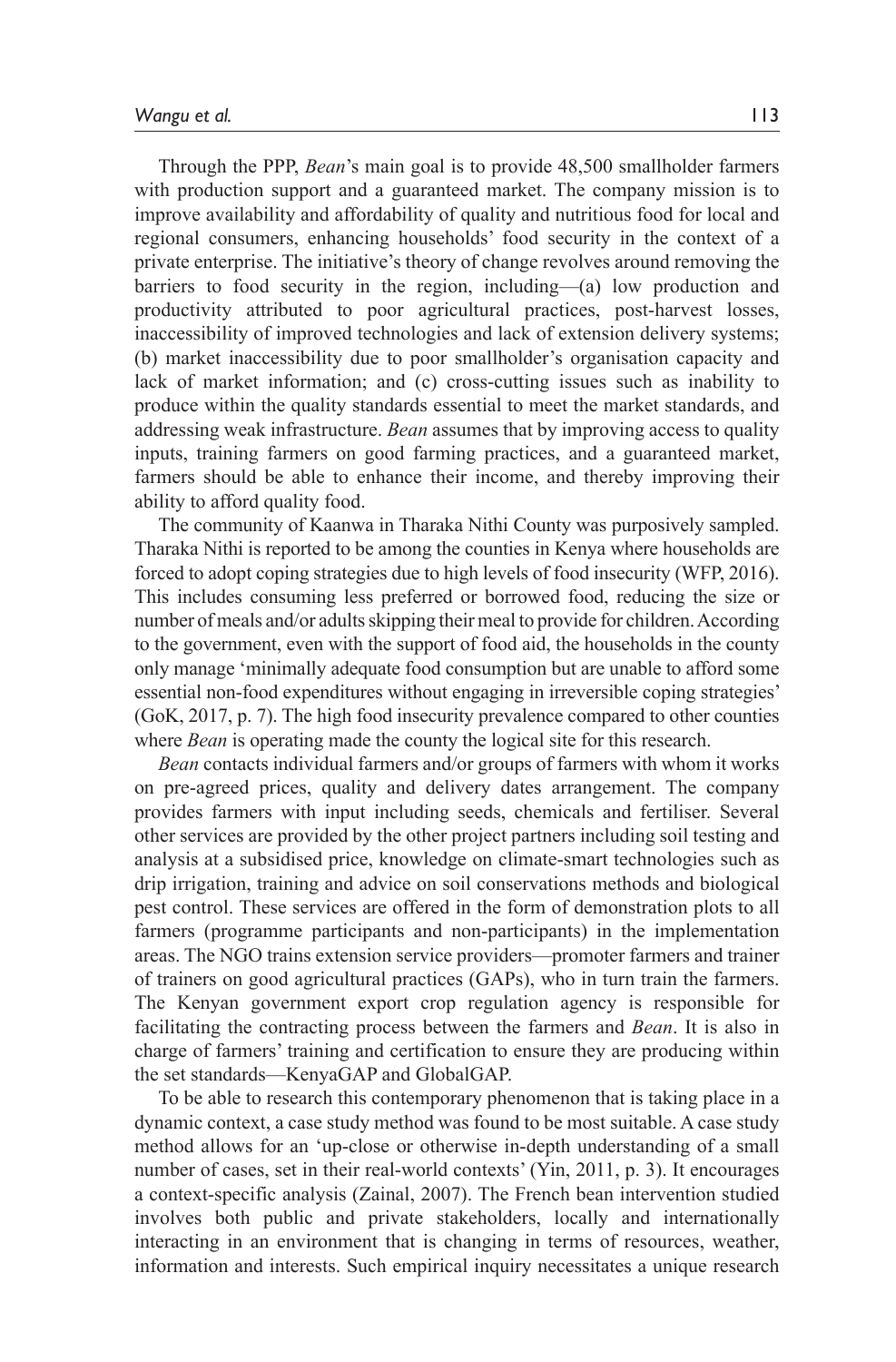strategy that provides for extensive research methods, especially with regards to data collection and analysis that a case study provides, fortunately.

Mixed-method data collection tools were employed in this research including surveys, focus group discussions and in-depth interviews. They were considered useful for getting a detailed understanding of fundamental farmers' dynamics in the research site, especially those triggered by or linked to the intervention. Secondary data sources, including national statistics, reports, policy documents, media sources, blogs and other documentations were consulted to triangulate some findings.

The data collection exercise was conducted from January to April 2017. The survey data were obtained from a clustered sample comprising three categories of farmers. As we are interested in understanding the impact of *Bean*, we compared the farmers engaged in the company's business model against those that do not take part. The latter comprised two categories: farmers with access to water for irrigation and those without. This categorization assumed that ability to irrigate is a significant determinant of the type of farming practice, and the resulting household's livelihood outcome. The category that was composed of farmers without access served as a control group in the research.

The total number of farmers' households that worked with *Bean* in Kaanwa during this study was small. Hence, all known participants (25) were recruited for the survey. The second category, comprising households with access to water for irrigation but did not work with *Bean* was a larger group; a random sample of 29 households was obtained from a list of the members of the irrigation projects. A snowballing sampling method was employed to select 56 households without access to water for irrigation: 28 of the farmers in the first two categories were tasked with providing names of at least four farmers without access to water for irrigation in their neighbourhood. From the list, two households from every four were randomly selected as respondents. The survey data captured households and farming characteristics, value chain relations and economic impact, food security status, savings and credit options, and perceptions on farming.

The focus groups discussions and in-depth interviews involved 60 smallholder households, randomly sampled from the list of 110 survey respondents; 20 households from each category. The interviews focussed on the farm–firm relationship, and farmers' perception on the impact of *Bean* on income and food security status. Five key-informants including a representative from *Bean*, local agricultural expert, and three irrigation project leaders were also interviewed. The intention was to enhance understanding of the local agribusiness context. Respondents in this study were on a voluntary basis, and prior to acquiring any data, consent was requested and confidentiality assured. In total, 175 individuals were engaged in this study. Survey data were cleaned, coded and analysed using STATA (version 13) software. The analysis comprised descriptive statistics and regression tests. the descriptive statistics included summaries of the variables such as land, farming practice, crops grown and income—that characterise the farming community in the study area. Under the assumption that land is the primary resource base that dictate smallholders' participation in *Bean* business initiative, a multinomial logistic regression test was conducted with land as the dependent variable and the three farming groups as predictor variables: farmers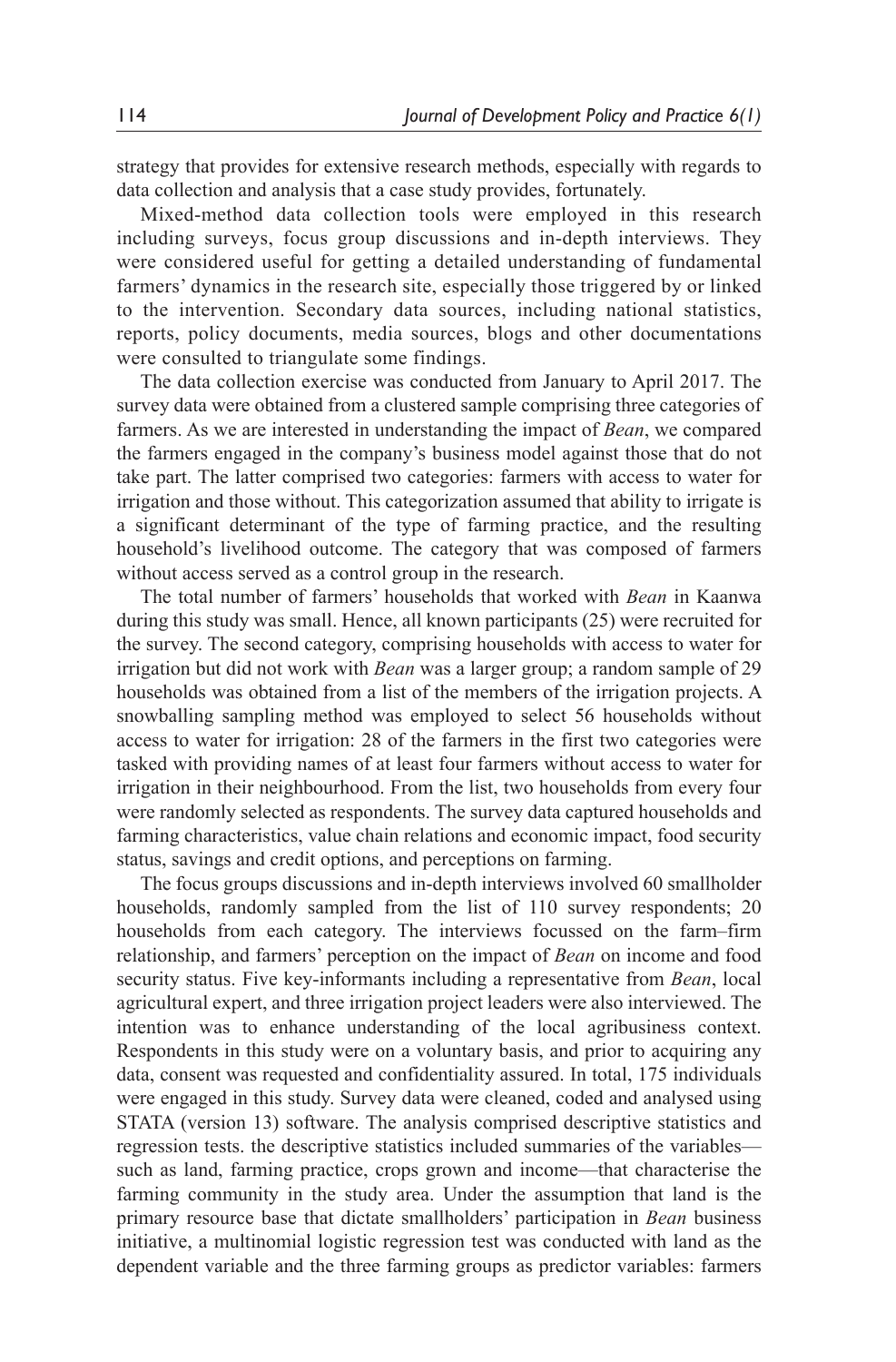without access to water for irrigation—as a control group (0), farmers with access and working with *Bean* (1) and farmers with access but not working with *Bean* (2). To isolate the effect of *Bean*, we assessed the effect of irrigation on income and on the household dietary diversity score (HDDS) of *Bean* and non-*Bean* farmers, with the non-irrigation group as control. Two more multinomial logistic regression tests were carried out to assess whether income varied among the groups. This analysis involved a similar model to the above-mentioned but in this case income and HDDS replaced land as the dependent variable.

The qualitative data from interviews and focus group discussions were coded and analysed using NVIVO software. The resulting themes and patterns were used to triangulate and validate the relevant related results obtained from the statistical analysis.

# **Findings**

## *Research Site and Farmers Characteristics*

Farming is the primary means of livelihood in Kaanwa. The households surveyed own an average of 0.8 ha farm size, with the majority (60%) having less than the average. These farms are bound to shrink further in the future as farmers continue to subdivide their parcels to their children; 96% of survey participants plan to do so. Most of the farmers (65%) produce both for subsistence—own food consumption and for the market. A third (34%) engages only in subsistence farming and only 1% exclusively in commercial agriculture.

Seasonally,<sup>2</sup> maize and beans predominate the type of crops cultivated in the community. Of the households surveyed, 85% and 70% produced these crops, respectively, in the previous seasons. Both are primarily produced for home consumption, but in case of surplus are sold locally at farmgate and town centres. The commonly produced horticultural crops include bananas (16%), French bean (13%), Sukuma wiki (7%) and tomatoes (7%). Due to the poor rain condition in Kaanwa, horticulture farming is confined to farmers that have access to water for irrigation. All the fruits and vegetables except for French bean are cultivated for the local markets. Other less common crops cultivated include cowpeas, sunflower, tobacco, Miraa (*Khat*) and millet. Sunflower and tobacco have been newly introduced in the community.

A minority of households have other means of livelihood, including business ownership, formal employment and wage labour, constituting 20%, 12% and 10% of all the study participants, respectively. The formal employment comprises civil service jobs, such as teaching, police and health care. Wage labour involves working in other households' farms and/or in construction sites.

## *Inclusion for All? Who Participates in the French Bean Business?*

The first question that this study sought response was: who participates as producers in the *Bean* initiative? In other words, how inclusive is the business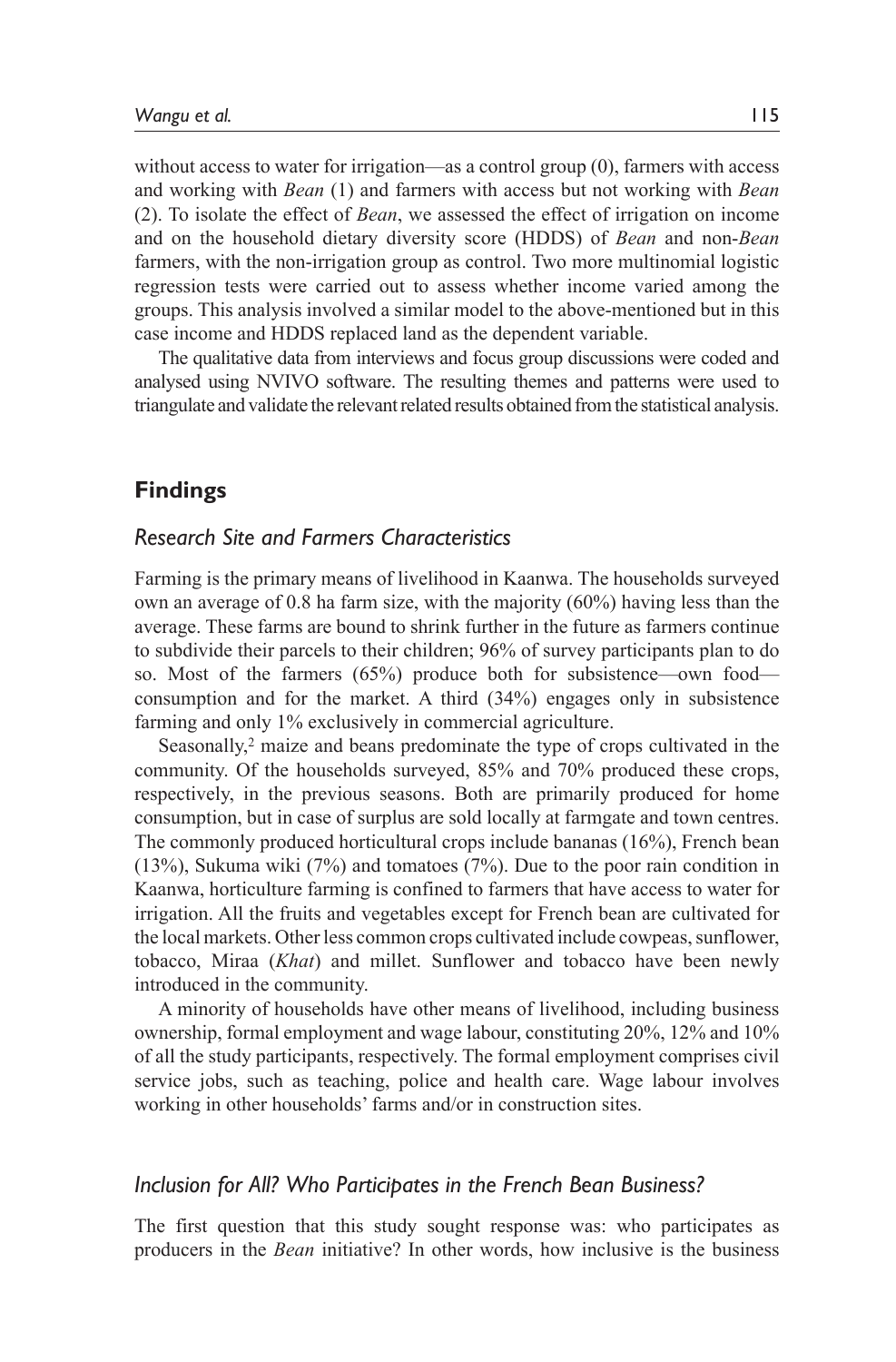model? The scheme operated by *Bean* and partners is, in principle, open to every farmer in Kaanwa who wishes to enrol; it does not actively select participants. However, the first prerequisite of participation is access to water for irrigation. French bean cannot be grown in Kaanwa, and most other parts of the country, without water for irrigation. Kaanwa has two irrigation schemes. One of them is Mbwiru-Mwanjati scheme, initiated by a German Development Bank (KFW), and has 250 members. The project draws its water from river Tongo. Of all members that registered at the scheme's inception, about 7% dropped out because they were unable to repay the loan. According to a key informant—a senior member of the irrigation project—outside of the dry periods of the year each farmer can adequately farm up to 1acre of land with water from the scheme. The second irrigation scheme is called Ciambaraga. Out of its initial 200 registered members at the inception, about 50 withdrew from the project, claiming they were unable to meet the costs. This higher rate of attrition may relate to the absence of an adequate grace period for loan repayment in the start-up phase. Also, water access from this project is less reliable than in the case of Mbwiru-Mwanjati. Because of the unreliability, Ciambaraga members are often forced to use water in shifts due to scarcity. This situation is attributed to the many irrigation schemes drawing water from the same river, Naka, according to the key-informant from the scheme.

In both irrigation projects, membership was open to everyone in Kaanwa community. However, it was indicated in the focus group discussions and by the informants, only about 20% of the farming households are part of the mentioned irrigation schemes. Lack of financial capability is the main reason for nonparticipation, as confirmed by key-informants and in the focus group discussions. To become a member of Mbwiru-Mwanjati and Ciambaraga, each farmer was required to pay Ksh.66,000 and Ksh.120,000, respectively, excluding a monthly fee of Ksh.200 which is meant for the project's maintenance. While the amount was not a one-time payment, other more immediate household needs such as school fees, farming capital and health care, meant meeting the project costs is a major challenge. Irrigation, thus, is shown to be a significant constraint on partaking in the *Bean* scheme, raising questions about the inclusiveness of the business model, given that most of the vulnerable households are unable to participate. While it is unreasonable to expect all farmers in Kaanwa to participate in the *Bean* scheme, inclusive or not, when over three-quarters of the farming population is not able to meet the essential requirement—access to water for irrigation—then the business model must be deemed selective. It is not likely that much can be done about this limitation, as rainfall scarcity imposes a ceiling on the expansion of local irrigation schemes, according to no less than 98% of all farmers interviewed.

This, however, proves not to be the whole story. Survey data also reveal that *Bean* farmers have more land than others without access to water for irrigation. On average, farmers working with *Bean* cultivate on average 2.18acres, compared to 1.65acres for those not practising irrigation, as indicated in Table 1. The difference observed is statistically significant, as shown in Table 2.

Our conclusion, therefore, is that the business model is not inclusive. It is understood, however, that such business models cannot reach everybody. Nevertheless, in Kaanwa, the inclusiveness is bound by real constraints, access to water and land resources, that make the French bean scheme significantly selective.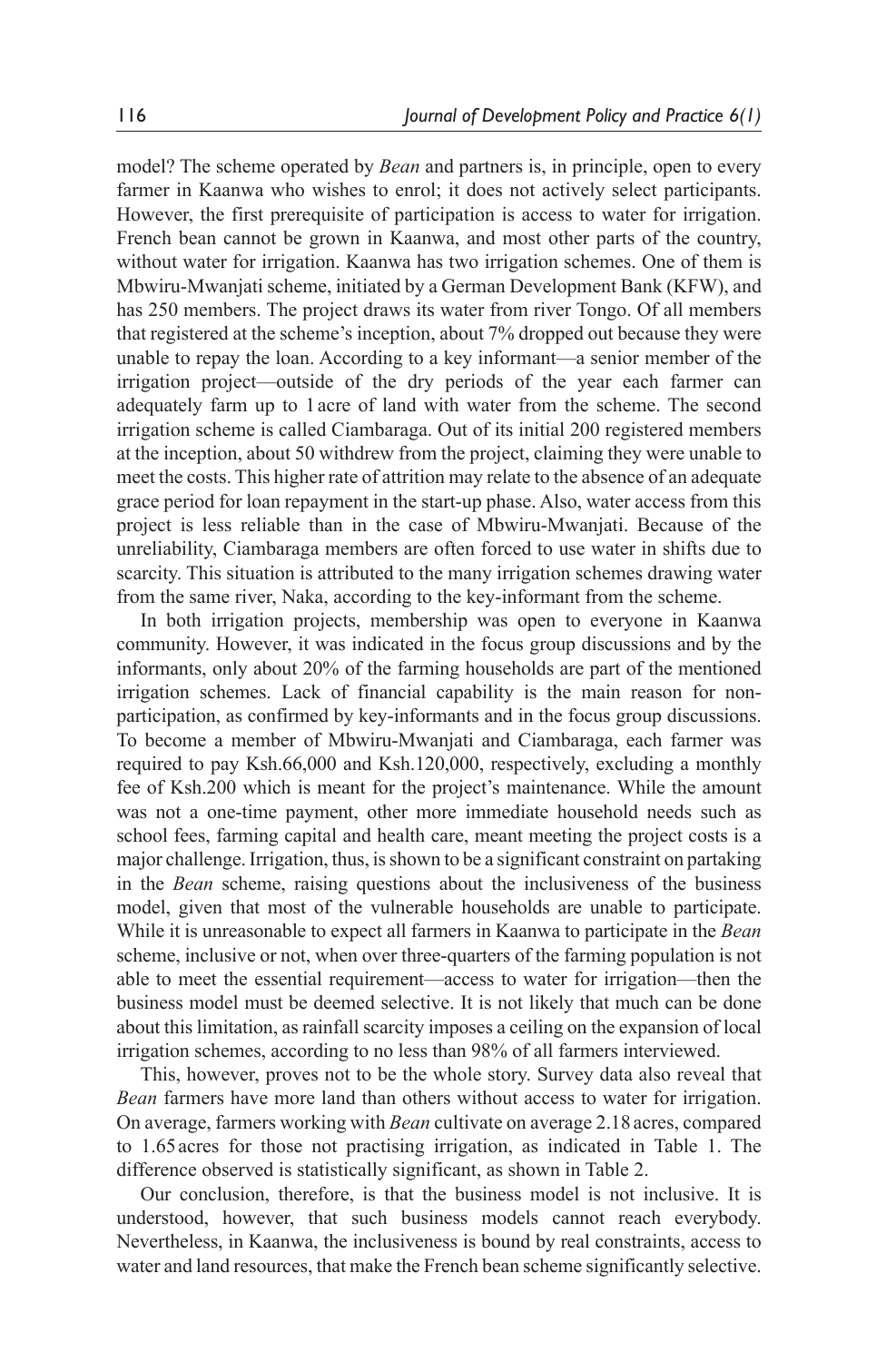| Group              | N  | mean  | sd    | c٧    |
|--------------------|----|-------|-------|-------|
| No irrigation      | 53 | 1.656 | 1.062 | 0.641 |
| Irrigation Bean    | 23 | 2.185 | 0.942 | 0.431 |
| Irrigation No Bean | 19 | ર     | 1.871 | 0.624 |
|                    |    |       |       |       |

**Table 1.** Summary Statistics: Average Land Size by Irrigation (In)Accessibility.

**Source:** Survey.

**Table 2.** Multinomial Logistic Regression Estimating Likely Group as Explained by Land.

| Group                     | Coef. | St.Err.        | t-value | p-value              | [95% Conf        | <b>Interval</b> | Sig    |
|---------------------------|-------|----------------|---------|----------------------|------------------|-----------------|--------|
| No irrigation             |       |                |         |                      |                  |                 |        |
| Irrigation Bean           | 0.430 | 0.229          | 1.88    | .060                 | $-0.018$         | 0.878           | $\ast$ |
| Irrigation No<br>Bean     | 0.798 | 0.238          | 3.36    | .001                 | 0.332            | 1.264           | $***$  |
| Mean dependent var        |       |                | 0.642   |                      | SD dependent var |                 |        |
| 0.077<br>Pseudo r-squared |       | Number of obs. |         | 95.000               |                  |                 |        |
| Chi-square                |       |                | 14.541  |                      | Prob > chi2      | 0.001           |        |
| Akaike crit. (AIC)        |       | 181.724        |         | Bayesian crit. (BIC) |                  | 191.939         |        |

**Source:** Survey.

**Note:** \*\*\**p* <.01, \**p* <.1.

# *French Bean Business Income Outcome*

There may be strong limitations to the business model, but then, does it deliver on its promises to those enrolled? What is the impact of *Bean*'s activities on income? As outlined, *Bean* scheme aims to achieve enhanced food security by means of enabling farmers to grow a valuable export crop and thus improving their ability to purchase quality food. The first outcome expected is improved income, and a secondary impact is on food and nutrition security.

First, we have a look at current annual income levels for the three subgroups of farmers in Kaanwa: *Bean* participants, non-*Bean* irrigating farmers and those without irrigation (Table 3). The survey results show a remarkable advantage of the irrigation farmers not engaged in French bean production compared to 'Beaners' and the non-irrigating group—a statistically significant difference, and an insignificant difference between the 'Beaners' and non-irrigating group (Table 4).

The difference is such that it cannot be explained by this group's advantage in land size or by an alternative miracle crop that dwarfs the results of French bean cultivation. Closer scrutiny reveals that the relatively advantaged group of no-*Bean* irrigation farmers are on average older (52years, and 43years for *Bean* participants), and are more educated (80% as compared to 20% of *Bean* growers have higher education). This is in line with the decisive differentiating factor—many have formal jobs alongside farming. In fact, 8 out of 19 people in the non-*Bean* group are employed as teachers or in other government jobs or are enjoying retirement benefits from previous formal employment. For these employees, farming is a side job—a useful addition to salaries that stand out by local standards but are not so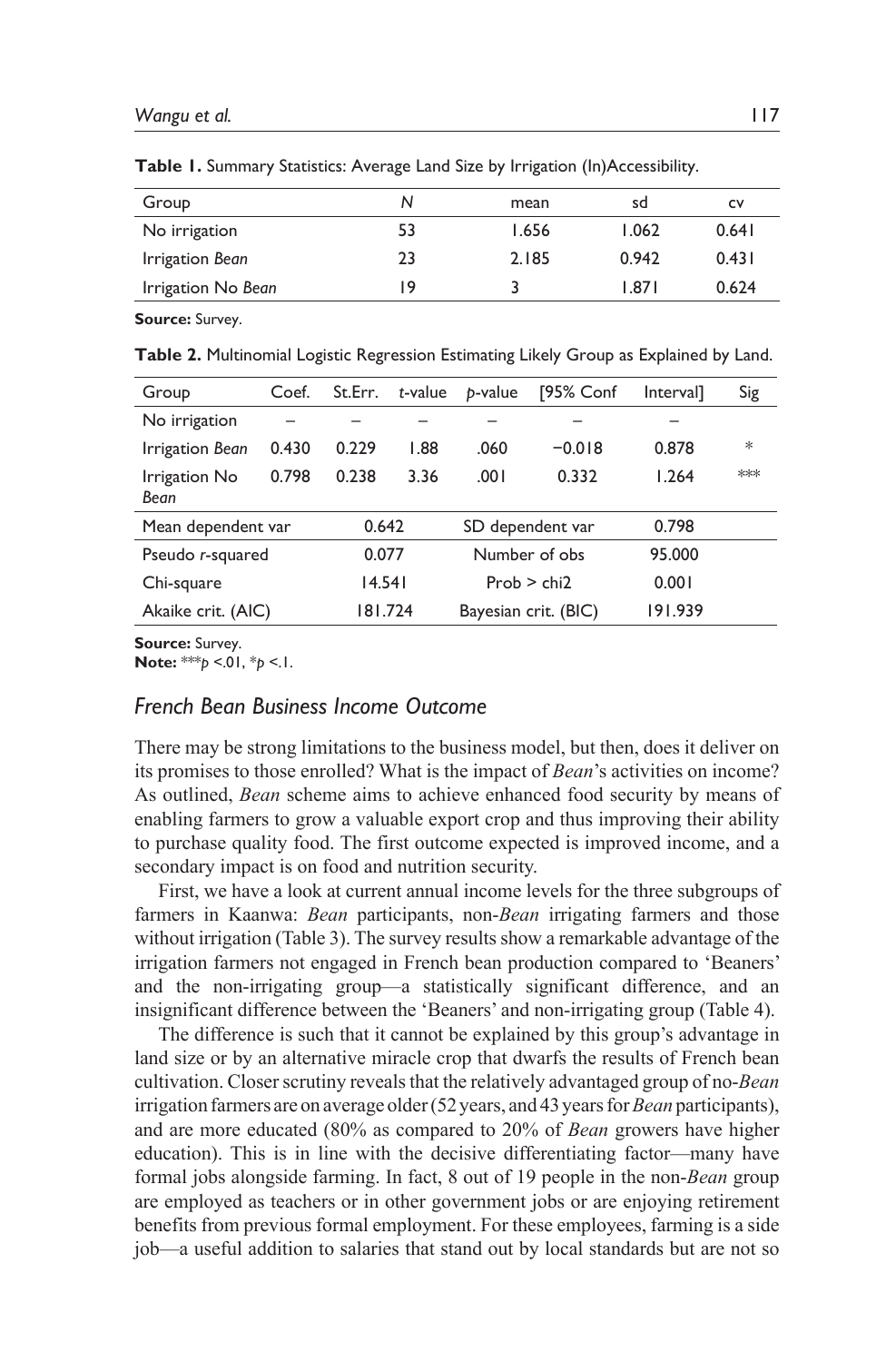| Group               | N  | mean     | sd       | <b>CV</b> |
|---------------------|----|----------|----------|-----------|
| No irrigation       | 53 | 63415.09 | 78018.1  | I.23      |
| Irrigation Bean     | 23 | 65217.39 | 51333.98 | 0.787     |
| Irrigation Non Bean | 19 | 191000   | 230000   | 1.207     |

**Table 3.** Summary Statistics, Average Income by Irrigation (In)Accessibility.

**Source:** Survey.

**Table 4.** Multinomial Logistic Regression Estimating Likely Group as Explained by Income.

| Group               | Coef.  | St.Err. | t-value              | b-value       | [95% Conf | Interval] | Sig |
|---------------------|--------|---------|----------------------|---------------|-----------|-----------|-----|
| No irrigation       |        |         |                      |               |           |           |     |
| Irrigation Bean     | 0.000  | 0.000   | 0.12                 | .908          | 0.000     | 0.000     |     |
| Irrigation Non-Bean | 0.000  | 0.000   | 2.75                 | .006          | 0.000     | 0.000     | *** |
| Mean dependent var  | 0.642  |         | SD dependent var     |               |           | 0.798     |     |
| Pseudo r-squared    | 0.071  |         |                      | Number of obs |           |           |     |
| Chi-square          | 13.455 |         | Prob > chi2          |               |           | 0.001     |     |
| Akaike crit. (AIC)  |        | 182.809 | Bayesian crit. (BIC) |               |           | 193.025   |     |
|                     |        |         |                      |               |           |           |     |

**Source:** Survey.

**Note:** \*\*\**p* <.01.

generous that they enable a comfortable life. This in addition to older age also explains why this relatively privileged group is less inclined to take up the labourintensive growing of French bean. Furthermore, their schedules do not make it easy to combine these activities. *Bean* growers and non-irrigating farmers also tend to have side jobs as a livelihood strategy by combining several income sources, often engaging in informal activities and casual labour.

More ominous for the appraisal of the *Bean* scheme, however, is the observation that participating farmers barely earn more than the excluded group of farmers without access to water irrigation (Tables 3 and 4). A constraint for our analysis is that our survey gives us a single observation in time, limiting the ability to make a reliable comparison between the situations ex-ante and ex-post introduction of *Bean*. Yet we can draw conclusions from another perspective, and that is the returns to farmers of the French bean endeavour. The following calculations are quite revealing.

The minimum amount of French bean a farmer is required to cultivate within the *Bean* scheme is one unit of seeds which is equivalent to 4,000 seedlings. A single unit occupies about 0.06acre plot size. Depending on the amount of land and water available, farmers are free to plant as many units as they deem possible. According to verified accounts from both key-informants (agronomists and different company representatives working in a French bean business), a farmer should optimally be able to produce up to 400kilogram (kg) from a single unit of seeds. Assuming they manage to produce 400kg and have been provided with all the inputs required for production (seeds, fertiliser, agri-chemicals, and possibly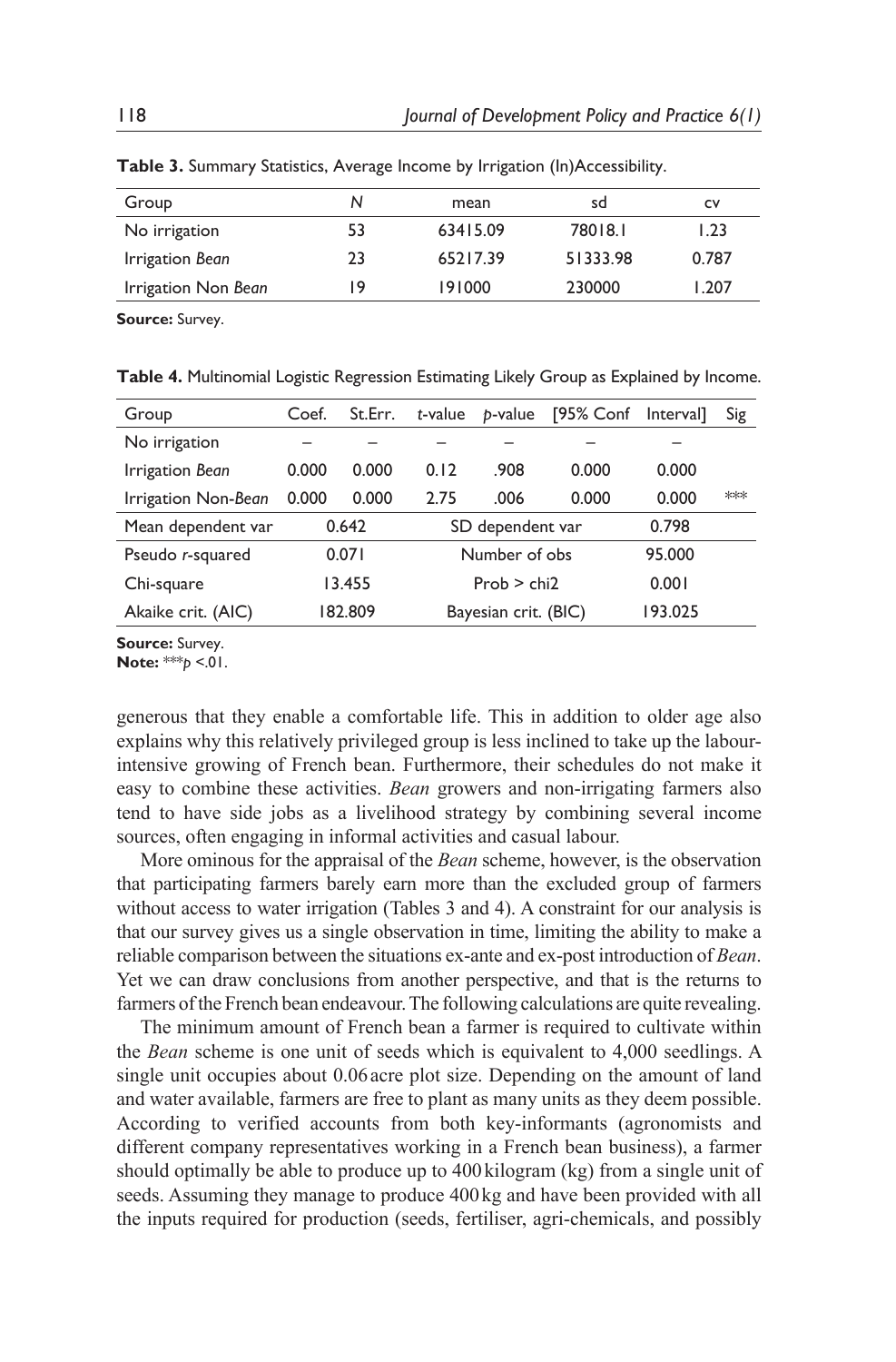advance for harvesting costs) by *Bean*, 100kg/25% of the produce per unit is deducted from the final price to cover for these costs. In the case of farmers who only take seeds from the company, the corresponding share would be 10% of the benchmark yield. As confirmed by the *Bean* representative, few farmers manage to reach the optimal output target. In fact, in the crop cycle prior to this study survey date in Kaanwa, the average yield was 58kg per unit of seeds, which was bought at Ksh.40 per kg (Ksh.110  $\approx$  €1). Relative to the cost of production, the average total revenue (Ksh.2,320) per farmer amounted to a loss for the farmer considering the costs of production (see Table 3). In this particular crop cycle, only 20% of the farmers made a profit. The year in question, it should be mentioned, was unfavourable because of drought, so an average year is likely to produce better results. Nonetheless, droughts are not exceptional in the region and can be expected to occur regularly in the future due to the impact of climate change.

Several factors explain this outcome. First, a lack of consistent and reliable access to water needs to be highlighted again. *Bean* farmers may have access to water for irrigation, but the erratic rainfall patterns mean they are liable to shortages, as mentioned in the interviews. Second, French bean production is capital intensive, as discussed above, and a lack of funds among farmers translates into inadequate investment in the business, hampering crop productivity. Nevertheless, among all the farmers surveyed, *Bean* farmers spend notably higher proportion of their income on input than farmers from the other two subgroups. The amount spent on hired labour (Table 5) may vary according to household size, but all French bean growers face the need to hire workers for harvesting, the most labour-intensive part of the production process. This needs to take place in a short period of time to avoid quality issues because of French bean's highly perishable condition. And finally, shortcomings on the side of *Bean* and consortium partners play a role in the depressing profitability. All farmers maintained that *Bean* extension services were poor as exemplified by delayed supply of inputs, and/or unavailability of suggested agro-chemicals. *Bean* acknowledges this problem and puts the blame to their extension officers.

Given the questionable returns, one may wonder why farmers continue to work with *Bean*. Participants in the scheme mention the provision of seeds, which they imply eases their capital burden. They state that while they may

| Items                                                          | Cost/returns (Ksh.) |
|----------------------------------------------------------------|---------------------|
| Seeds (one unit)                                               | 1,000               |
| Manure & fertiliser                                            | 1.200               |
| Agro-chemicals & foliar                                        | 450                 |
| Labour (weeding, spraying, top dressing, watering, harvesting) | 6,700               |
| Total costs                                                    | 9.350               |
| Total returns from 400 kg                                      | 12,000              |
| Profit (returns-costs)                                         | 2,650               |

**Table 5.** French Bean Costs/Returns for Optimal Production (Estimate per Seed Unit).

**Source:** Survey.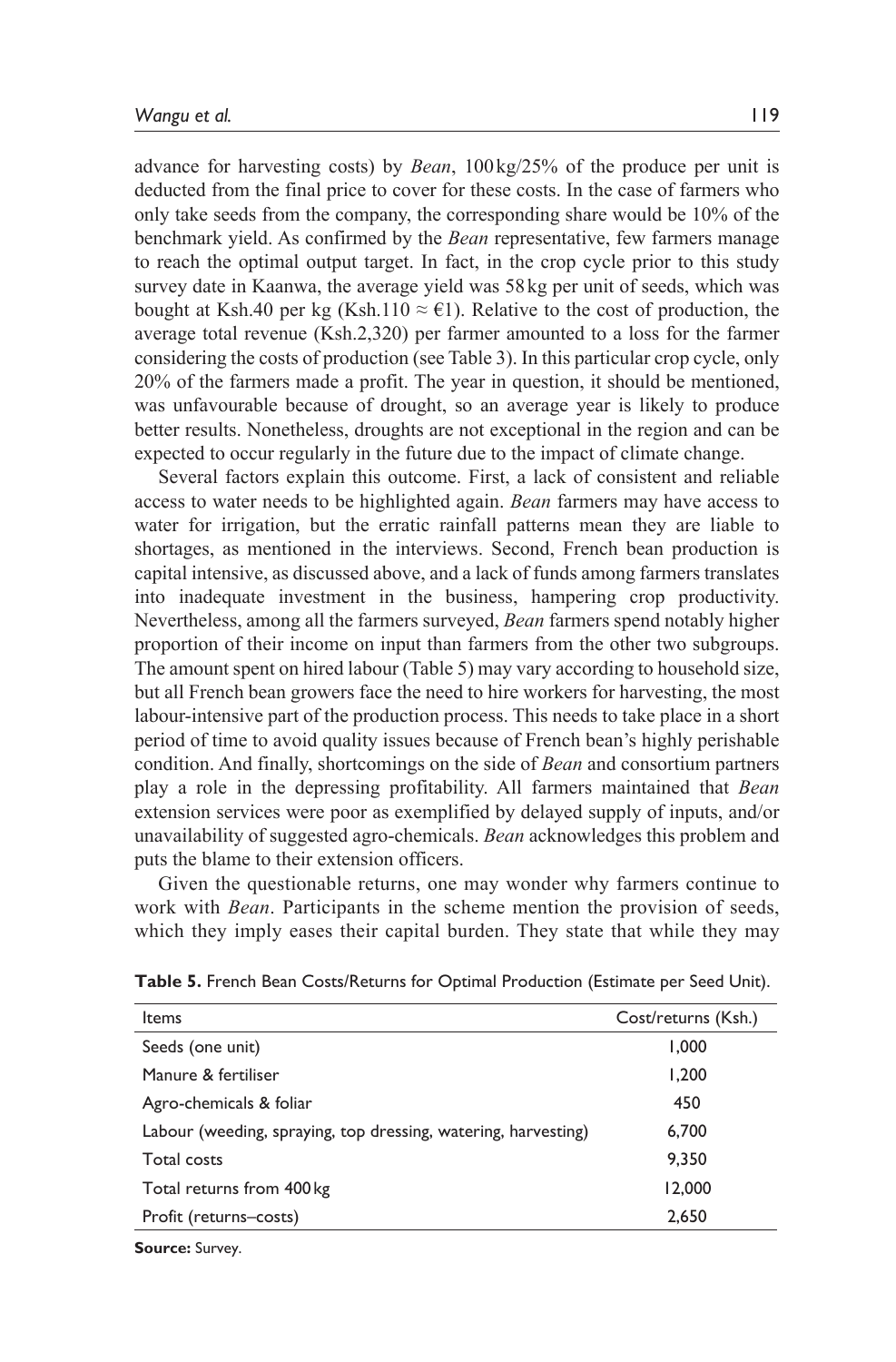experience loss in some cycles, they remain positive about getting rewarding returns in other cycles. Furthermore, French bean has a short production cycle (45 days), has a certain market and pays relatively better compared to other horticultural crops such as tomato. Tomato takes longer to mature (60–85 days depending on the variety) and its market is highly volatile, as was stressed in focus group discussions. The short French bean cycle yields quick cash in a lump sum which is helpful in meeting farmers' financial needs. Indeed, the crop is perceived as having some attractions although overall returns are low. With 80% of farmers not making a profit from French bean production in our survey, it can be stated that the *Bean* initiative does not significantly contribute to improved income in Kaanwa.

## *French Bean Business Impact on Food and Nutrition Security*

The ultimate goal of the *Bean* scheme, we should remember, is to increase food security in this food insecure part of eastern Kenya. For this purpose, raising income was an intermediate objective rather than the final goal. Disappointing outcomes in terms of income, as discussed above, imply that not much can be expected from the anticipated initiative's theory of change, yet it is still worthwhile to check if impacts on food security can be observed.

From Figure 1 it becomes clear that overall, the majority of the surveyed farmers in Kaanwa (54%) are 'food insecure', as measured by the Household Food Insecurity Access Scale (HFIAS; Coates et al., 2015). HFIAS provides an approximation of a household's food insecurity prevalence. As Figure 1 indicates, food insecurity is most prevalent among farmers without access to water for irrigation, as can be expected. Among irrigating farmers, slightly more farmers are food secure in the group not working with *Bean*. This will come as no surprise



**Figure 1.** Household Food Security Status of the Three Groups of Farmers. **Source:** Survey.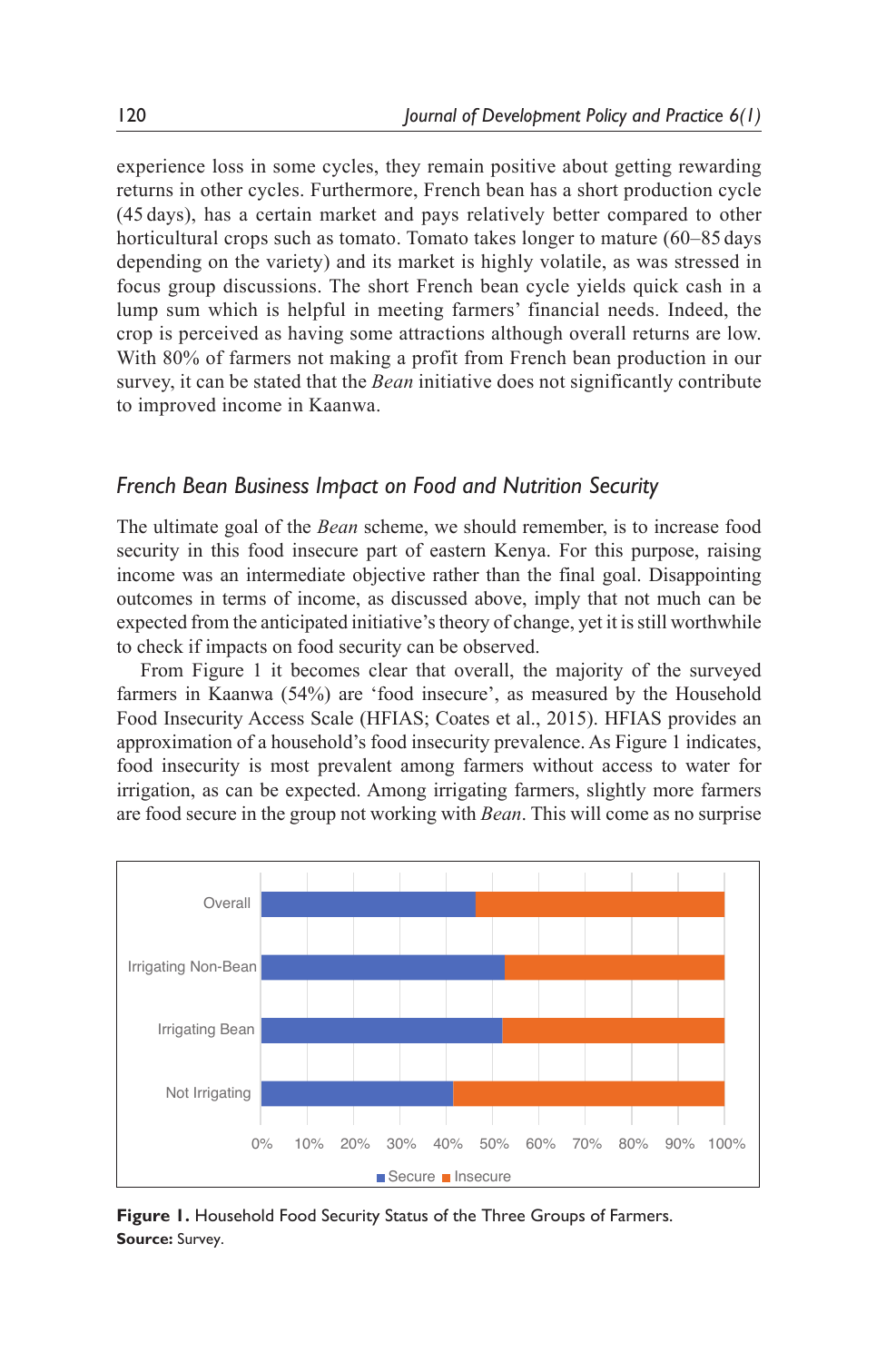in view of income data discussed above—their higher income can be expected to translate into better food security status. Figure 1 shows a certain link but does not establish causality between *Bean* and food security in Kaanwa.

A direct effect of *Bean* on food security could be expected if farmers would consume part of the French bean they produce. French bean is rich in nutrients and may thus serve as a valuable addition to local diets. The direct impact pathway must be discounted, though, as French bean do not form part of the local dish and are rarely consumed in farmer households. Recently, French bean has found its way to the premium supermarkets shelves, hotels and hospitals in the city (SNV, 2012). In the rural areas, however, people tend to view the vegetable as an immature bean even though local cuisine does recognise the mature seeds of kidney bean and other traditional bean varieties as valuable items for consumption.

A review of the composition of the meals consumed by the households in Kaanwa further details the local nutrition security condition. Much of daily household diets comprise cereals (98% of the households), some dairy products in the form of tea with milk (96%), some vegetables (some kale and tomato; 84%), onions, legumes—primarily bean  $(66\%)$ —oil and fats  $(63\%)$  and fruits  $(50\%)$ . As the figures suggest, half of the households do not consume fruits, and those that do can do so only when fruits are in season and available in their individual farms—it is not an item people tend to purchase. Further, nearly half of the households' meals lack in plant-based proteins (a strength of French bean), and oils and fats. The majority of people hardly consume animal products considering only 23% and 3% can afford meat and eggs, respectively. Spices, condiment and beverages complete the menu (3%). So, a direct contribution of French bean production to local food security must be discounted for cultural reasons (taste), although the vegetable would offer a valuable contribution in terms of nutrition.

An indirect effect on nutrition security can be mainly expected through income. Table 6 below shows the result of the multinomial logistic regression analysis with the three farmer groups (no irrigation, irrigation participating in *Bean* and other irrigation) as predictor variables and the household dietary diversity score (HDDS; Kennedy et al., 2011) as the dependent variable. HDDS measure the quality of the diet consumed by a household. The result shows no significant relationship between enrolment in the *Bean* scheme and HDDS compared to nonirrigating farmers. As we have seen, the *Bean* scheme has little effect on income and thus it is no surprise that it does not contribute to the nutrition diversity in the community. Non-*Bean* farmers, however, seem to have a significant difference (at less than 10% significance level) in dietary diversity compared to non-irrigating farmers. In the case where participation in business yielded better income for *Bean* farmers, it would still have little impact on nutrition security. Based on interviews and focus groups discussions, besides spending their income on basic food items such as sugar, salt, cooking oil, onions and staples in difficult times, much of the money goes to other non-food needs including education, healthcare, clothing, labour and agricultural input. Against these backgrounds, for French bean farmers it is right to claim that the scheme exposes participating households to more risk, in the sense that they are less involved in food production. Such is the case of local staples production—maize and bean. According to the survey,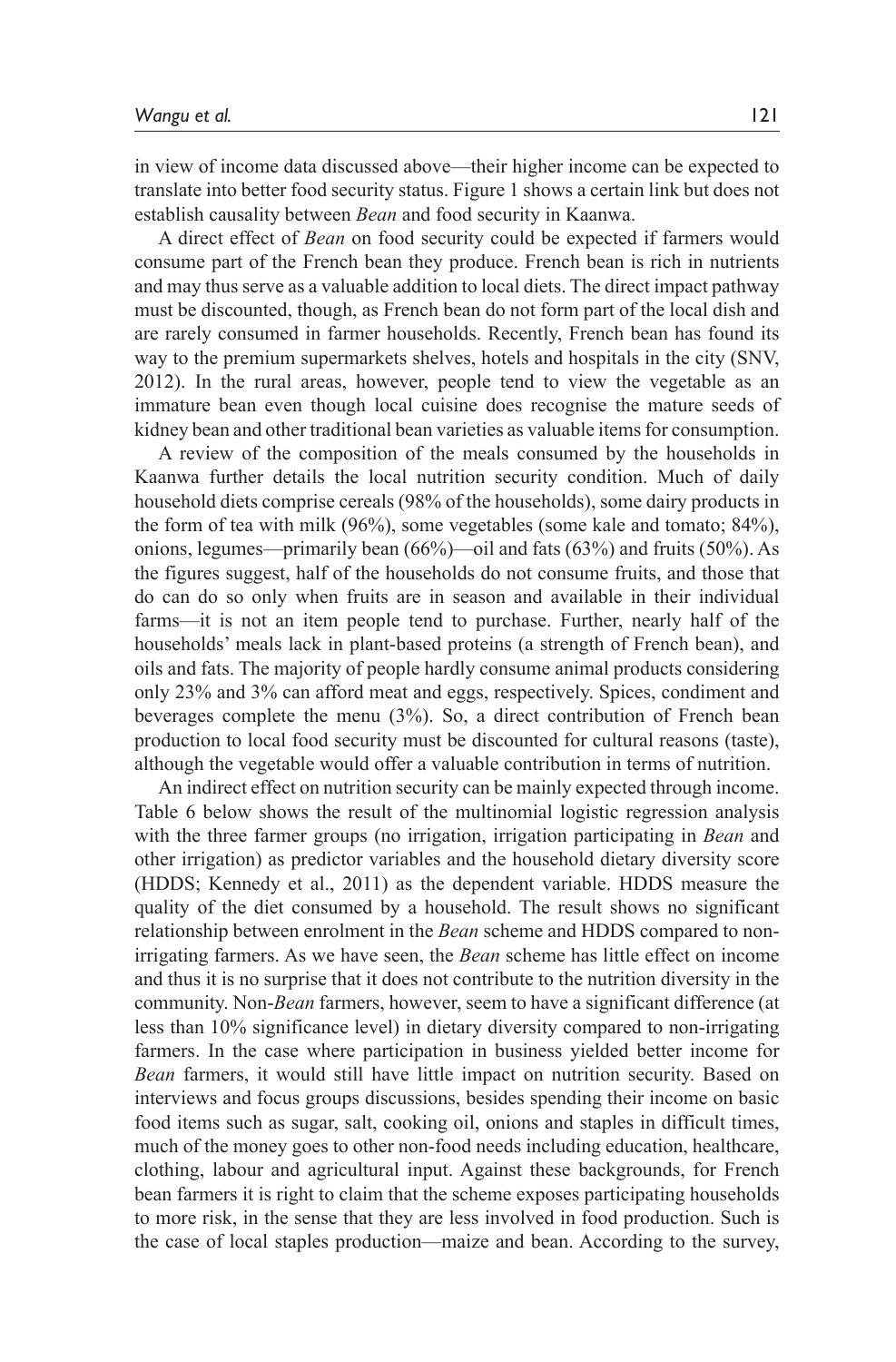10% of *Bean* scheme participants do not grow staples, all other farmers do. This implies they cannot fall back on subsistence, should their harvest fail as already happened in the previous crop cycle.

# **Bean Impact in Local Context**

This case study shows clear limitations to the increasingly popular strategy of fostering rural development through inclusive business models linking smallholders to corporate agribusiness. Some of these constraints may pertain to specific circumstances of the case. The performance of the *Bean* company could improve, and local rainfall conditions vary positively in some cases. Yet other limitations point to shortcomings of the approach itself. First, the limit to inclusiveness. There are pre-conditions for participation in the business model that exclude a considerable part of the community involuntarily. Access to water for irrigation is required for a farmer to engage in French bean production; also, those included tend to have more than the average size of land. This points to a mismatch between the rationale of the development strategy and the needs of local farmers. While the inclusive business model is based on the premise that land scarcity and fragmentation must be countered by adopting more remunerative export crops rather than local staples, local farmers tend to prioritise their family's subsistence needs before considering a cash crop. Results in this study suggest these farmers may well be right, considering the lack of profit for the *Bean* farmers. In the end, considering not all farmers with irrigation participate in the French bean production—less than 20% of the total local farmers who have taken part in the scheme—it is a severely limited form of inclusiveness. In fact, it is probably realistic to state that any such scheme can reach only part of the community with a reasonable chance of success.

In Kaanwa, the majority of farmers do not have access to water for irrigation the most food insecure in the community never qualified for being taken on board

| Groups                | Coef.    | St.Err. | t-value              | b-value | [95% Conf | Intervall | Sig    |
|-----------------------|----------|---------|----------------------|---------|-----------|-----------|--------|
| No irrigation         |          |         |                      |         |           |           |        |
| Irrigation<br>Bean    | $-0.132$ | 0.182   | $-0.72$              | .468    | $-0.490$  | 0.225     |        |
| Irrigation No<br>Bean | 0.328    | 0.183   | 1.79                 | .073    | $-0.031$  | 0.687     | $\ast$ |
| Mean dependent var    |          | 0.755   | SD dependent var     |         |           | 0.848     |        |
| Pseudo r-squared      |          | 0.023   | Number of obs        |         | 110.000   |           |        |
| Chi-square            |          | 5.268   | Prob > chi2          |         | 0.072     |           |        |
| Akaike crit. (AIC)    |          | 229.752 | Bayesian crit. (BIC) |         |           | 240.554   |        |

**Table 6.** Multinomial Logistic Regression Estimating Likely Group Based on HDDS.

**Source:** Survey. **Note:** \**p* <0.1.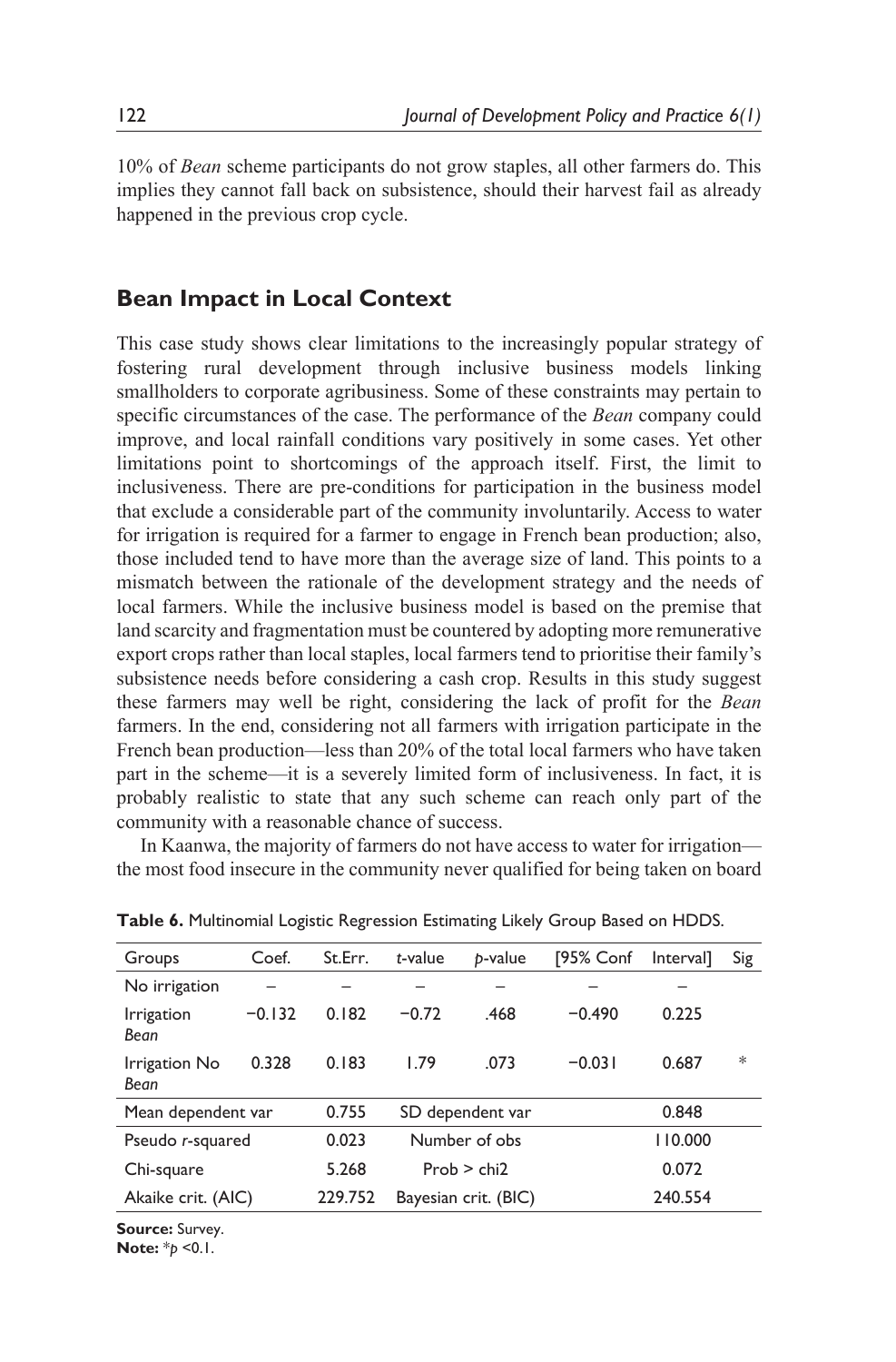in the *Bean* scheme. This again highlights the gap between the offices where development policy on food security and business models are being designed and conditions in the places where these ideas are to be realised. Kaanwa area is prone to drought to make French bean an important crop on which to build local food security, although it may add a useful source of cash income. As shown, luring farmers away from subsistence crops into French bean may increase the risk of food and nutrition insecurity in case of drought or market disruptions, and it is likely that such considerations partially explain why farmers with the smallest plot sizes tend not to join *Bean*. The implication for policy is that inclusive business models may well be part of a local development strategy but should always be complemented by additional initiatives to take care of those that cannot realistically be integrated into a commercial value chain. There is nothing wrong with inclusive business models as one potential contributor to local rural development. The problem arises when donors and planners stop there and consider the job done by means of this approach alone. In that case, the farmers most in need of the support to improve their households' food security situation are excluded in such efforts.

What then should be done for those rural people who cannot benefit much from the inclusive business approach—in this case food security? Easy answers are not available, but we may take some leads from Kaanwa case study. We have seen that the most successful farmers (in terms of income generation) are those that combine farming with another revenue source, specifically formal employment. While this is obviously an option open to only some people, it raises the question whether the policy should aim so single-mindedly on encouraging farmers with very small landholdings into agriculture as has implicitly been done in the inclusive business approach and generally in other rural development interventions. Farming has a crucial role in local survival as a fall back option and through subsistence food production. But off-farm employment may eventually offer more opportunities as in the historical experiences of wealthier countries, where part of rural labour gradually moved to other sectors, in the process also freeing up land that can be consolidated in more sustainable farm units. Tentatively it may be argued that the ambitions of many smallholders in places like Kaanwa are also orientated elsewhere than to local farming. If we take a clue from the expenditure patterns observed in this study, increased income does contribute to better food security, but not as much as one would expect. The reason, as transpired in interviews, was that many people have other priorities, and prefer to invest more in education for their children—perceived as the key to a better life—than in acquiring better food.

The study findings suggest that the interest of the business investment does not align with the intended goal for the farmers, which would entail a guarantee to sufficient and quality food for own consumption, amid scarce water and land resources. Furthermore, for *Bean* to be able to reach low-income farmers in the French bean business—considered a high-risk investment—public funding is critical. This aligns with Murray and Overton's (2016) analysis that even though private sector-led development is presented as cost-efficient compared to development aid programmes led by NGOs, in most cases public support is essential. The intervention is packaged as an impact investment expected to enhance food security while being profitable, yet the participation of a private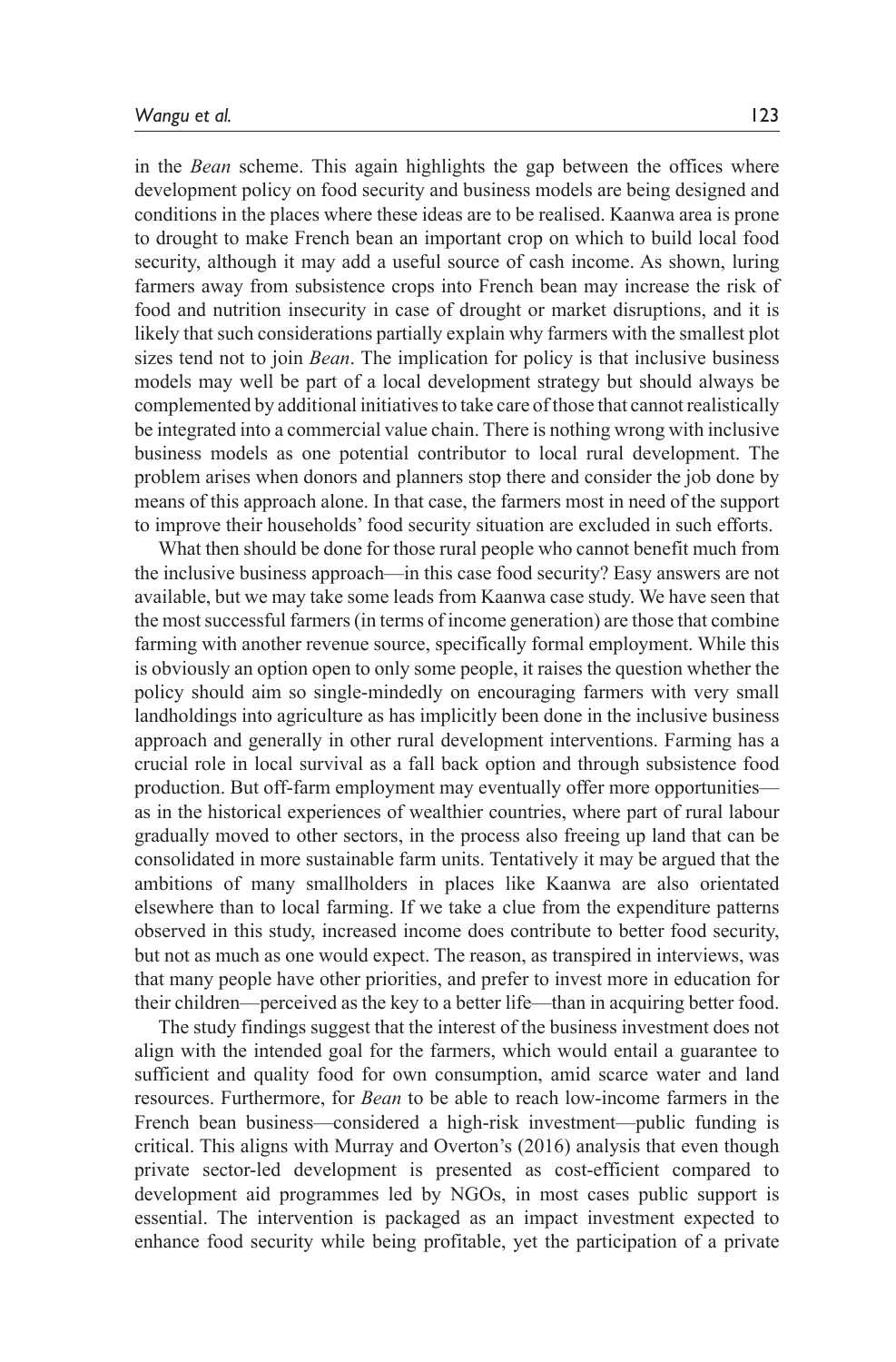sector actor is primarily made possible due to the promise of public support. Researchers observe a global trend, which as previously referred to as 'retroliberalism', in which public finance is transferred to the private sector to facilitate a role in development. For example, in Western countries, where following the collapse of global capital markets, 'retro-liberalism' is the principal means by which markets were reconstructed through large public stimulus packages. Murray and Overton (2016) claim that the intention of such interventions, in general, is not to address social inequalities and injustice but to reignite capitalism. According to these scholars, similar intentions of self-interest underlie current 'trade not aid' regime. Although we cannot claim this for *Bean*, the case study has made clear that the business interests do not align with the priorities of the community. It, therefore, brings into question whether it is ideal for making the private sector responsible for collective societal goals, such as smallholders' food and nutrition security, that are often not directly in line with company advantage, especially where public funds are involved.

In sum, the study highlights that livelihood diversification is a critical strategy employed by all farming households. Indeed, besides agriculture, each family has (an) additional income source(s) such as wage labour, formal employment, and/or running a business. According to Hakizimana et al. (2017, p. 510), mainly due to meagre farm sizes, smallholder farmers' livelihood includes a combination of 'own petty commodity production and wage labour'. To contribute to local food security, policymakers and parties implementing interventions related to *Bean* scheme should start from the real-life situation in the field. This means ensuring local priorities and contexts as expressed by the communities are strongly considered where such interventions ought to be implemented. Our case study shows that when the business proposition is leading the intervention and the design, improved food and nutrition security is not guaranteed. In Kaanwa, several factors explain this:

- 1. The theory of change does not fit the local context, that is, using small parcels of land to cultivate a high-value crop intensively did not provide farmers with a higher income and/or improve their household food and nutrition security status. In fact, this limited them from growing crops that could have bolstered their food security needs.
- 2. There is no clear link between export of a high-value vegetable that is not consumed locally and improved local food security.
- 3. Part of the community is excluded. Even if a positive effect had been realised, this would have been only for the minority—the relatively well off—possibly contributing to growing inequality.

Private sector-led development may contribute to higher small farms productivity or even access to better quality food. However, rarely does it change the structural causes of food insecurity, which are often fundamental to access to production resources. Increased scrutiny of various structural factors warrants further study, for instance, paying more attention to the local context. Similarly, more effort needs to be directed towards establishing what determines the diversification strategies adopted by smallholder households and how they complement crop production in meeting food and nutrition needs.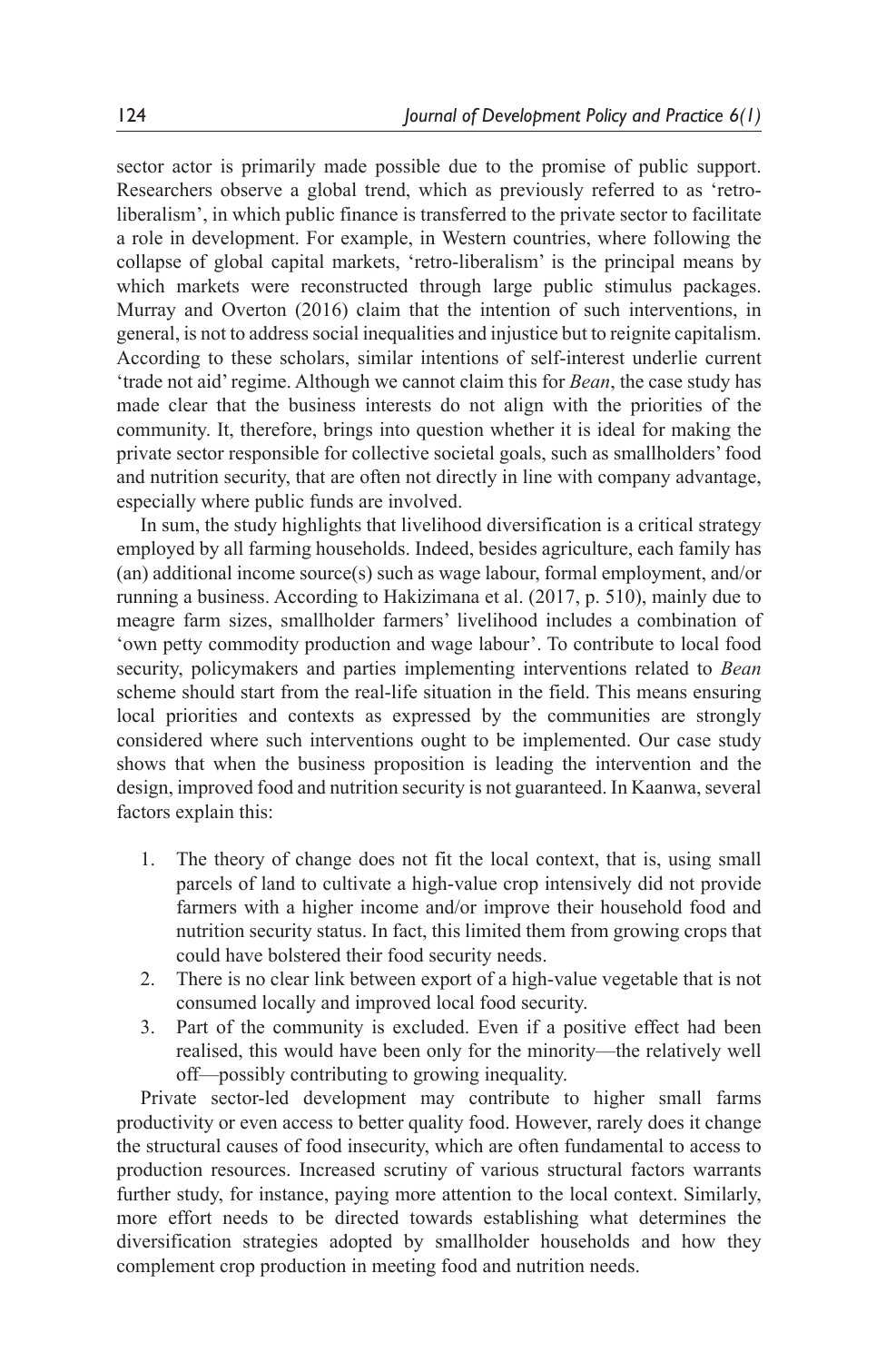#### **Declaration of Conflicting Interests**

The authors declared no potential conflicts of interest with respect to the research, authorship and/or publication of this article.

#### **Funding**

The authors disclosed receipt of the following financial support for the research, authorship and/or publication of this article: This work was supported by funding from the Netherlands Organisation for Scientific Research (NWO)—Project Number W 08.250.206.

#### **Notes**

- 1. Kenyan government through its business agency: Kenya Investment Authority, has actively promoted the participation of investors in primary production and value addition via processing of agricultural produce.
- 2. Kenya experiences two rain seasons. The 'long rain' season takes place between March and June, and the 'short rain' season occurs from October to December. In the study region, these seasonal patterns are vice versa; 'long rain' season takes place from October to December.

### **References**

- BCtA. (2017). About BCtA. https://www.businesscalltoaction.org/business-callaction#blocks-body
- Bonnell, V., & Veglio, F. (2011). Inclusive business for sustainable livelihoods [Field Actions Science Reports]. *The Journal of Field Actions*, *5*, 1–5.
- Bruni, M., & Santucci, F. (2016). Agribusiness at global scale and smallholders. *Bulgarian Journal of Agricultural Science*, *22*(1), 1–9.
- Chamberlain, W., & Anseeuw, W. (2017). Contract farming as part of a multi-instrument inclusive business structure: A theoretical analysis. *Agrekon*, *56*(2), 158–172. https:// doi.org/10.1080/03031853.2017.1297725
- Chevrollier, N., Bults, R., Sprenger, T., Danse, M., Poniatowski, B., & O'Neill, K. (2012). Access to Food and Improved Nutrition at the Base of the Pyramid: Five business interventions to achieve social impact, financial sustainability and scale. BOP Innovation Center and GAIN (Global Alliance for Improved Nutrition).
- Coates, J., Swindale, A., & Bilinsky, P. (2015). Household Food Insecurity Access Scale (HFIAS) for Measurement of Food Access: Indicator Guide (version 3). Food and Nutrition Technical Assistance Project (FANTA), Academy for Educational Development.
- Cotula, L., Vermeulen, S., Leonard, R., & Keeley, J. (2009). *Land grab or development opportunity?: Agricultural investment and international land deals in Africa*. IIED/FAO/IFAD.
- Craig, D. A., & Porter, D. (2006). *Development beyond neoliberalism?: Governance, poverty reduction and political economy*. Routledge.
- da Silva, C. A., & de Souza Filho, H. M. (2007). Guidelines for rapid appraisals of agrifood chain performance in developing countries. Food and Agriculture Organization of the United Nations (FAO).
- Deininger, K. (2011). Challenges posed by the new wave of farmland investment. *The Journal of Peasant Studies*, *38*(2), 217–247. https://doi.org/10.1080/03066150.2011.559007
- Directorate General International Cooperation and Development (DGICD)—EuropeAid (2018). Green beans value chain analysis in Kenya.
- European Commission. (2016). Aid for trade report 2016: Review of progress by the EU and it's member states.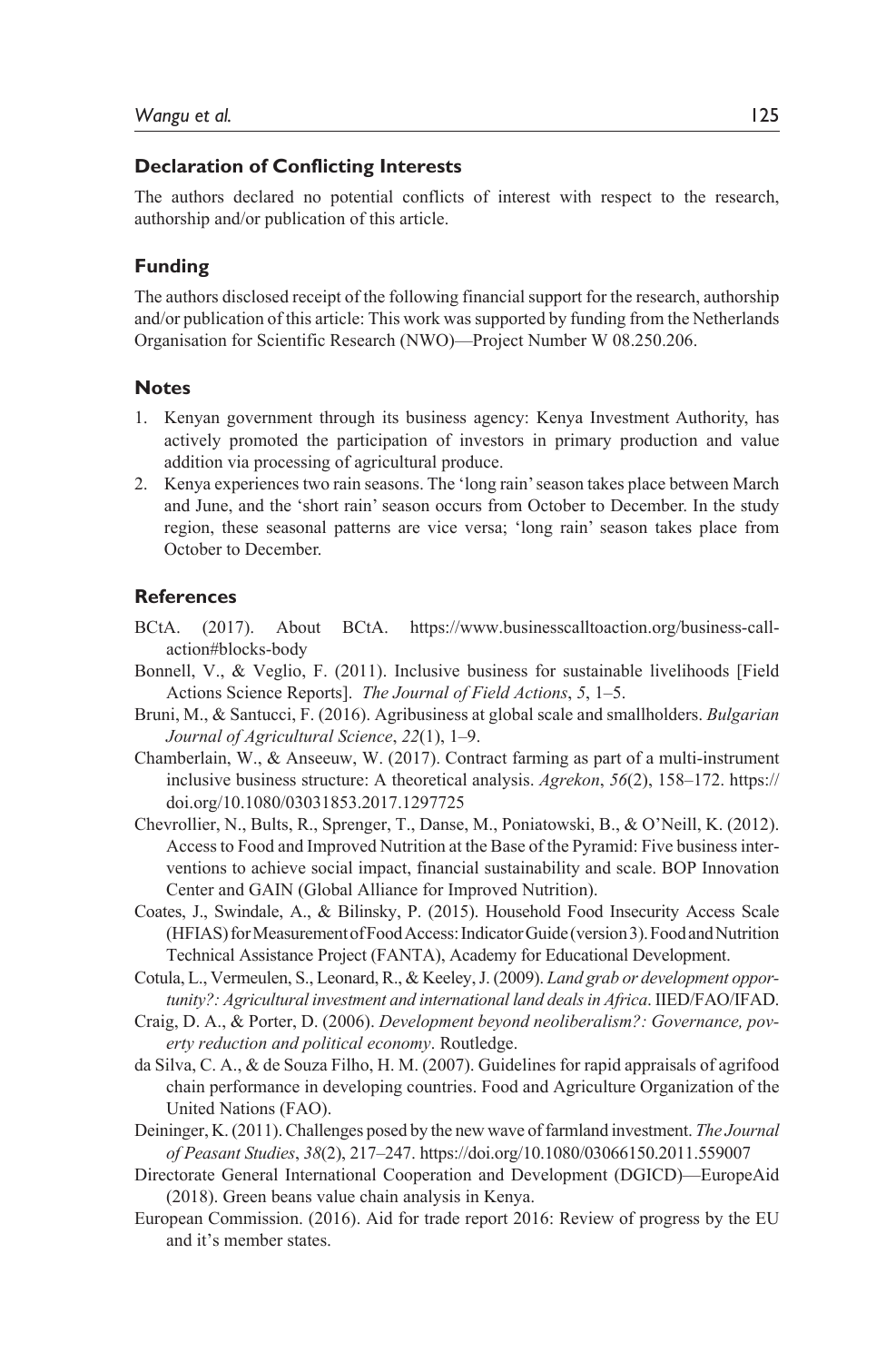- European Union. (2013). Agribusiness and development: How investment in the African agri-food sector can help support development.
- FAO. (2015). Inclusive business models: Guidelines for improving linkages between producer groups and buyers of agricultural produce.
- FAO. (2018a, May). GIEWS—global information and early warning system: Country briefs, Kenya. http://www.fao.org/giews/countrybrief/country.jsp?code=KEN

FAO. (2018b). Kenya at a glance. http://www.fao.org/kenya/fao-in-kenya/kenya-at-a-glance/en/ Deutsche Gesellschaft für Internationale Zusammenarbeit (GIZ). (2013). *Inclusive busi-*

- *ness models: Options for support through PSD programmes*. Government of Kenya (GoK). (2007). *Kenya vision 2030: A globally competitive and prosperous Kenya*.
- Government of Kenya (GoK). (2010). *Agricultural sector development strategy 2010–2020*. Government of Kenya (GoK). (2011). *National food and nutrition security policy*.
- Government of Kenya (GoK). (2012a). National Agribusiness Strategy: Making Kenya's agribusiness sector a competitive driver of growth.

Government of Kenya (GoK). (2012b). *National agricultural sector extension policy (NASEP)*.

Government of Kenya (GoK). (2012c). *National horticulture policy*.

- Government of Kenya (GoK). (2017). The 2016 Short Rains Season Assessment Report.
- Golja, T., & Požega, S. (2012). Inclusive business-what it is all about? Managing inclusive companies. *International Review of Management and Marketing*, *2*(1), 22–42.
- Gupta, J., Pouw, N. R., & Ros-Tonen, M. A. (2015). Towards an elaborated theory of inclusive development. *The European Journal of Development Research*, *27*(4), 541–559.
- Gupta, J., & Vegelin, C. (2016). Sustainable development goals and inclusive development. *International Environmental Agreements: Politics, law and Economics*, *16*(3), 433–448.
- Hakizimana, C., Goldsmith, P., Nunow, A. A., Roba, A. W., & Biashara, J. K. (2017). Land and agricultural commercialisation in Meru county, Kenya: Evidence from three models. *The Journal of Peasant Studies*, *44*(3), 555–573.
- IFC. (2012). Policy note on the business environment for inclusive business models. International Finance Corporation, World Bank Group.
- Ion, A., Beyard, K., & Sedaca, S. (2014). *Synthesis of trends in public-private partnerships (PPPs) for improving food security and rural development through agriculture report*. CARANA Corporation.
- Jenkins, B., Ishikawa, E., Geaneotes, A., Baptista, P., & Masuoka, T. (2011). Accelerating inclusive business opportunities: Business models that make a difference. International Finance Corporation, World Bank Group.
- Kennedy, G., Ballard, T., & Dop, M. C. (2011). *Guidelines for measuring household and individual dietary diversity*. FAO.
- KEPSA. (2017). Highlights of the big-four agenda of H.E. president Uhuru Kenyatta issued on 12th December, 2017. https://kepsa.or.ke/download/highlights-of-the-bigfour-agenda-of-h-e-president-uhuru-kenyatta-issued-on-12th-december-2017/
- Lundy, M., Amrein, A., Hurtado, J. J., Becx, G., Zamierowski, N., Rodríguez, F., & Mosquera, E. E. (2014). *LINK methodology: A participatory guide to business models that link smallholders to markets. Version 2.0*. International Center for Tropical Agriculture.
- Mawdsley, E. (2017). Development geography 1: Cooperation, competition and convergence between 'North' and 'South'. *Progress in Human Geography*, *41*(1), 108–117. https://doi.org/10.1177/0309132515601776

Mbata, J. (2013). *Agribusiness indicators: Kenya*. World Bank.

Mohajan, H. (2014). Food and nutrition scenario of Kenya. *American Journal of Food and Nutrition*, *2*(2), 28–38.